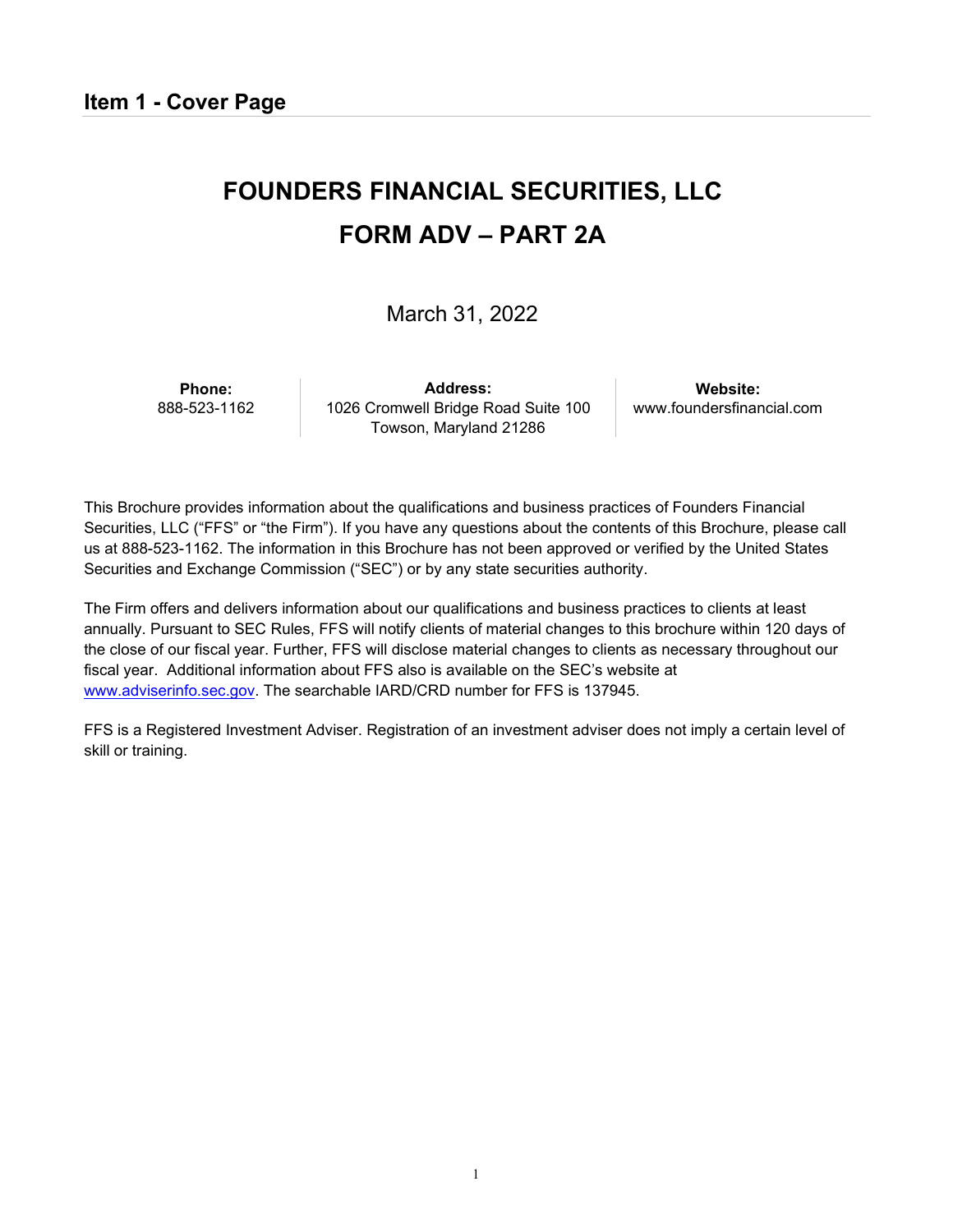# <span id="page-1-0"></span>**Item 2 - Material Changes**

With this Brochure, the Firm offers and delivers information about its qualifications and business practices to clients at least annually. FFS will ensure that clients receive a summary of any materials changes to this Brochure within 120 days of the close of the Firm's fiscal year. FFS will provide other ongoing disclosure information about material changes as necessary.

The following is a summary of the material changes made to this Brochure since the last annual update that FFS made on March 31, 2021:

• Item 4 (Advisory Business) has been updated to include advising on 1031 exchanges

This Brochure can be requested by contacting the Firm at 888-523-1162.

Additional information about FFS is available on the SEC's website at [www.adviserinfo.sec.gov. T](http://www.adviserinfo.sec.gov/)he SEC's website also provides information about any persons affiliated with FFS who are registered, or are required to be registered, as Investment Adviser Representatives of FFS.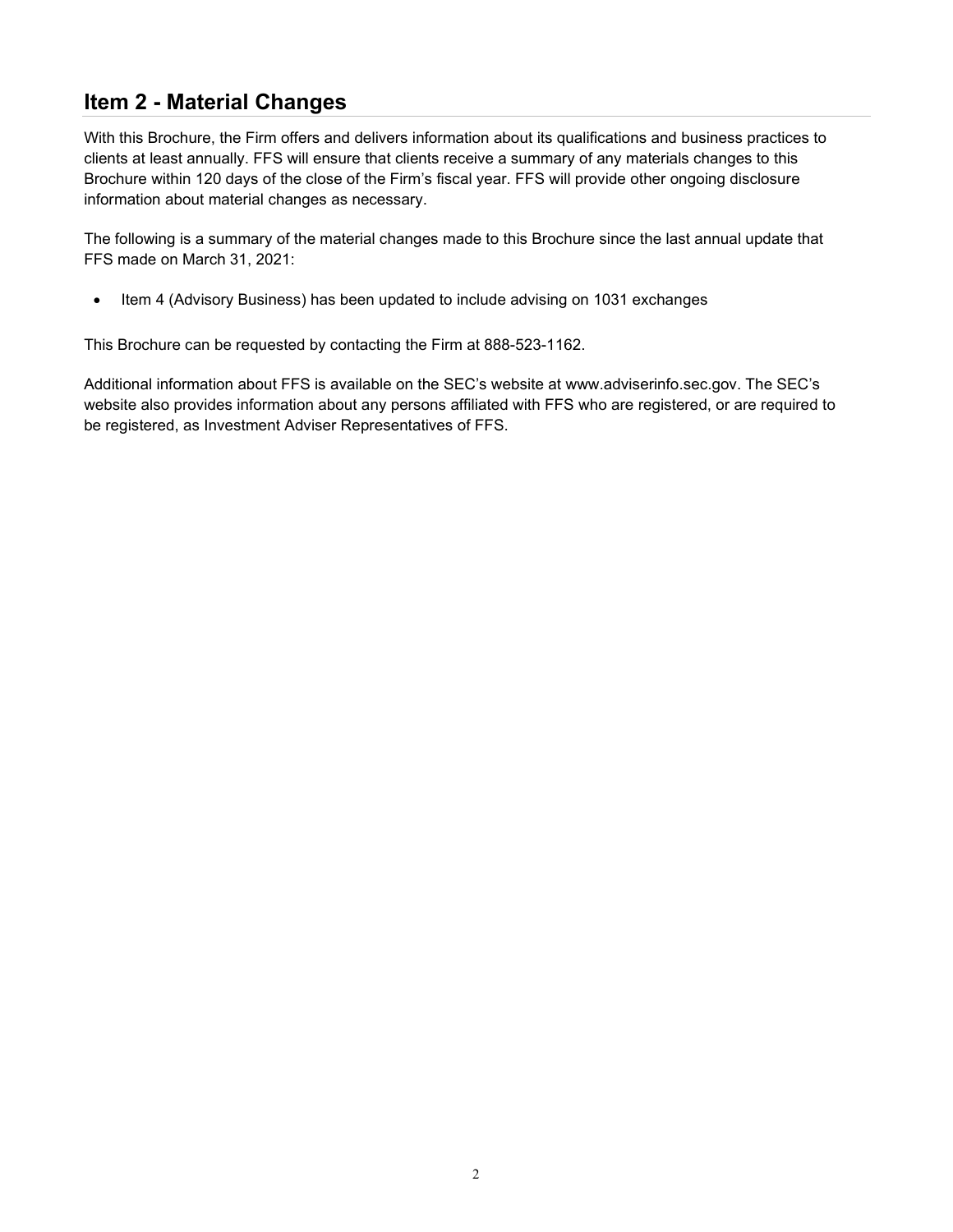# <span id="page-2-0"></span>Item 3 - Table of Contents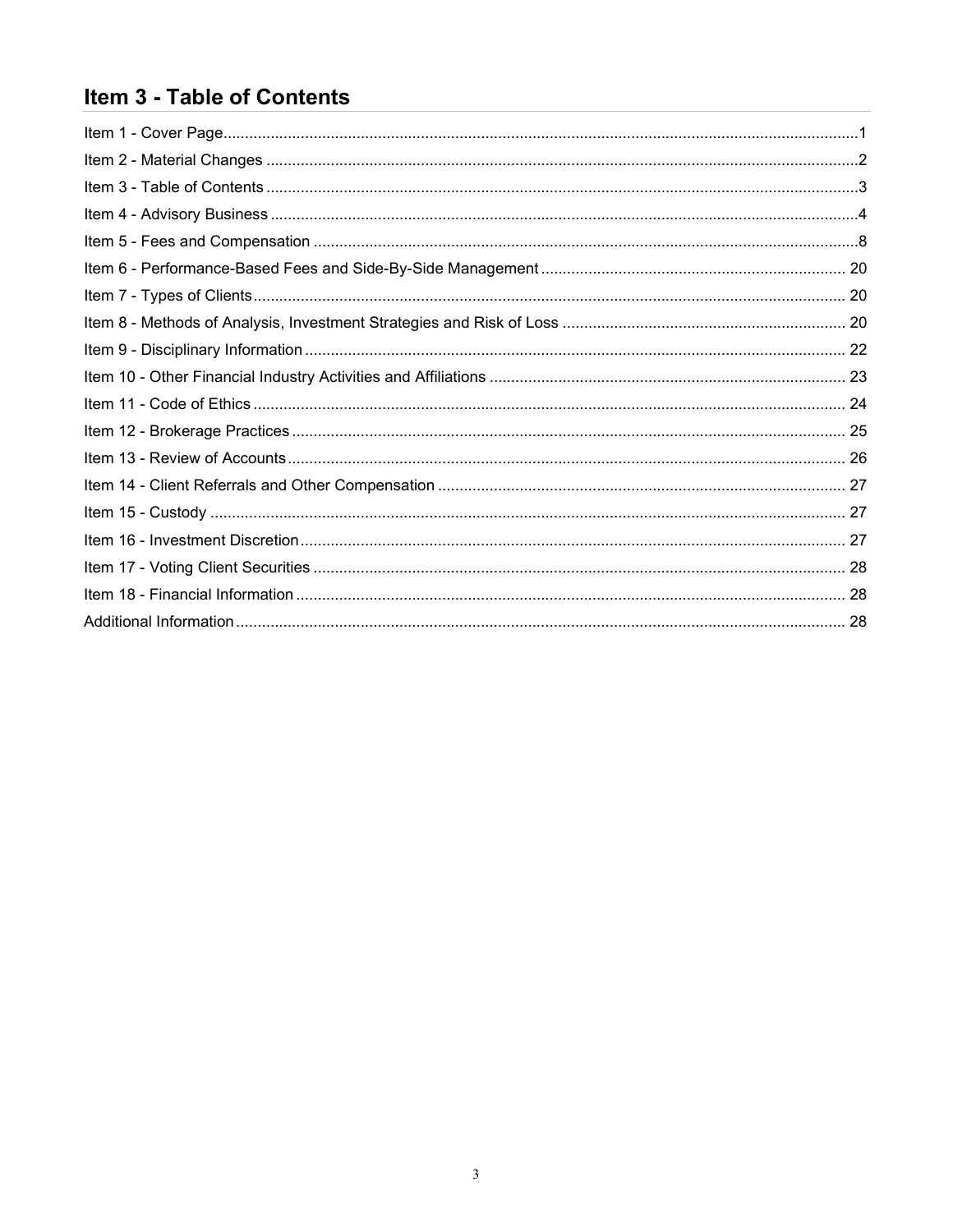# <span id="page-3-0"></span>**Item 4 - Advisory Business**

### About FFS

FFS was founded in 2004 and became registered with the SEC as an Investment Advisor in 2006. FFS is a wholly owned subsidiary of Founders Financial, Inc. FFS is an SEC Registered Investment Adviser. Listed below is a description of the various investment advisory services offered by FFS through registered individuals associated with FFS as Investment Adviser Representatives ("IARs"). IARs are independent contractors of FFS and not employees. Consequently, IARs hold themselves out to the public using business names other than FFS. These are known as "doing business as" names or, more commonly, "DBAs." IARs must disclose on their advertising and correspondence materials that they are an IAR of FFS and that securities are offered through FFS. As independent contractors, IARs of FFS will be compensated in a different manner than an employee of FFS would be compensated.

### Description of Services Available

FFS' IARs provide investment advisory services on both a discretionary and non-discretionary basis. These services include, but are not limited to, providing ongoing investment advice, management of investment advisory accounts, and access to third-party money managers. IARs also provide advice to clients on matters not directly involving securities, such as financial planning, retirement planning and estate planning.

FFS does not determine investment philosophies and strategies for IARs. Investment philosophies and strategies will vary by IAR and how they understand individual client investment needs. IARs are responsible for recommending and implementing investment advice under the supervision of FFS. Clients are advised that there is no guarantee, stated or implied, that the client's investment goals or objectives will be achieved.

The following is a list of our advisory programs:

- Independence Advisory Accounts Custodied at Pershing
- Independence Advisory Accounts Custodied at Axos
- Advisor Services
- Independence Advisory Accounts Custodied at Charles Schwab Advisor Services
- Third-Party Money Managers
- Freedom Capital Management Strategies®
- Freedom Portfolios
- Freedom Independence Plan™
- Managed Portfolio Program
- Nationwide Variable Annuity
- Independence Manager Exchange
- TheFreedomStrategies.com

Each of the above programs has its own independent set of agreements and documents that will be provided to the client for review and execution. Each agreement identifies specific roles of the IAR and program fees, charges, and risks. Clients should refer to the specific program documents for a full description of their products and services and all related terms, conditions, fees and expenses.

FFS may engage independent third-party managers and/or sub-advisors to provide investment management services to FFS for client accounts. In instances where sub-advisors are engaged, FFS obtains authorization from the clients to accept delivery of all pertinent contracts, agreements and disclosure documents on the client's behalf, which will be retained by FFS and made available to the clients upon request.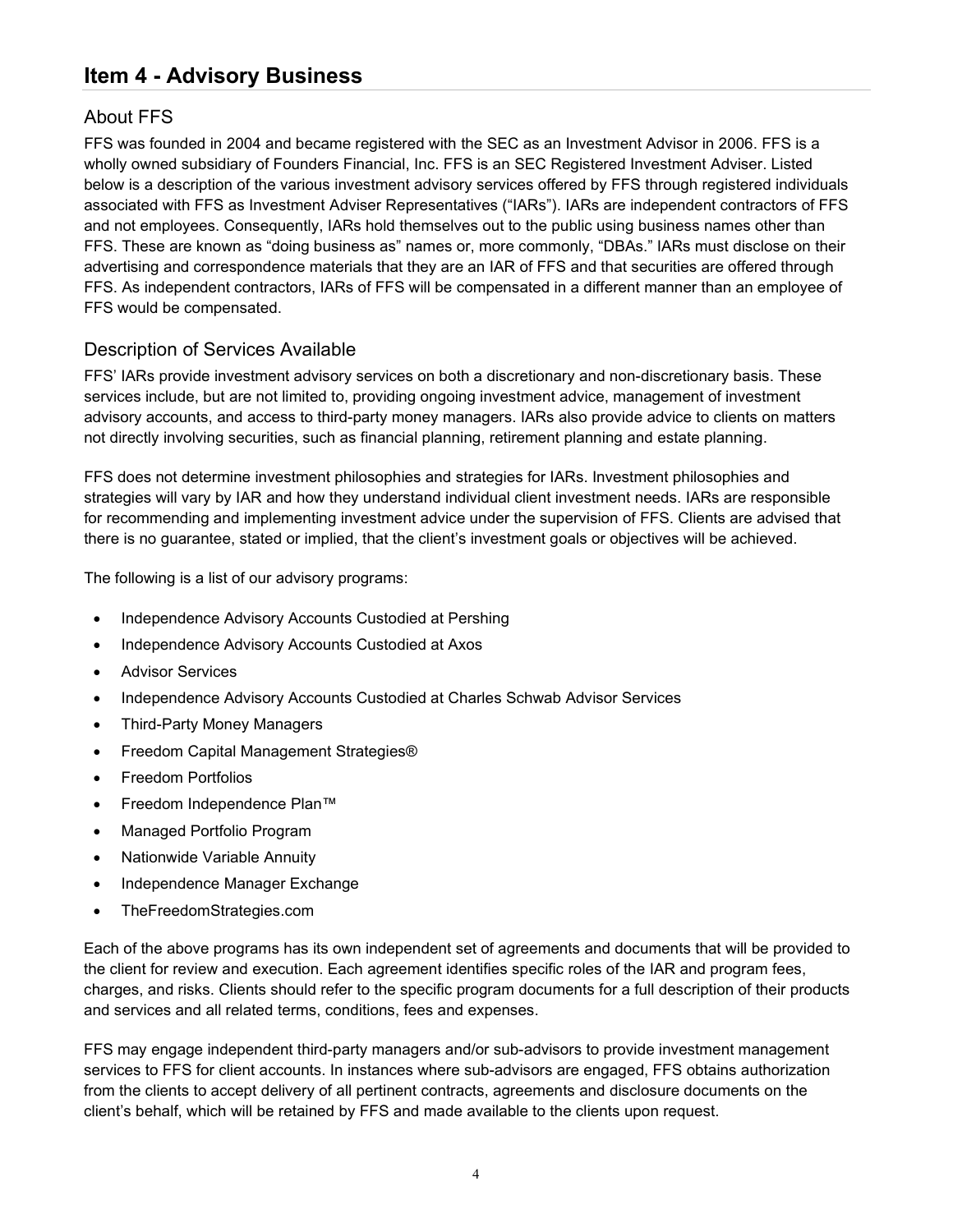### Financial Planning and Consulting

FFS IARs offer financial planning and consulting. Financial planning typically involves providing a variety of services to individuals or entities regarding the management of their financial resources based upon an analysis of their individual needs. Generally, financial planning services involve preparing a financial analysis for a client based on the client's stated life goals, income and financial needs, and could also include a review of the client's investment objectives and risk tolerance. The information provided as part of this service would normally cover present and anticipated assets and liabilities, including insurance, savings, investments, and anticipated retirement benefits or other employee benefits. Traditional financial planning involves meeting with the client to determine financial goals and objectives and then developing and delivering a financial plan.

The financial planning advice that is provided by the IAR will include general recommendations for a course of activity or specific actions to be taken. Typical financial planning and consulting will include the following:

#### *Initial Client Meeting*

The purpose of an initial meeting is to discuss specific areas of concern and potential planning areas. During this meeting, the IAR will work with the client to determine whether or not a financial plan is appropriate or whether the client seeks investment advice only.

As part of the initial meeting, or as a separate meeting, the IAR will review necessary documents to develop a financial plan. These documents can include, but are not limited to, brokerage statements, insurance policies, income tax statements, estate documents, previously completed financial plans, business agreements and retirement information.

#### *Developing a Financial Plan, Investment Analysis, or Both*

Based on the information the IAR gathers, a financial plan or investment analysis will be developed. The IAR can use various computer software tools to assist in creating the financial plan or investment analysis. While the IAR will not provide tax or legal advice, with client permission the IAR can speak with the client's attorney or tax professional.

Financial plans typically consist of a combination of one or more of the following services:

• Financial Position

Financial position review encompasses a review of current financial position, including a review of current cash flow. This type of review typically involves reviewing client net worth, cash flow, budget, debt, and investment accounts.

• Retirement Planning

Retirement planning typically consists of analyzing current or expected future retirement needs. Based on the current level of retirement savings, additional retirement accounts (such as an IRA or Roth IRA) could be recommended, or additional contributions to existing company retirement plan could be recommended.

If the client has an account in a company retirement plan that falls under ERISA (such as a 401(k), defined benefit plan, etc.), the IAR can provide education on the company's retirement account or recommendations for the investment allocation based on the client's risk tolerance for their consideration.

• Insurance Analysis

Insurance analysis typically consists of analyzing current or expected insurance needs. Based on the client's specific circumstances such as, number of dependents and the age of the members in a household, the IAR could suggest the need to increase or decrease the amount of insurance or modify or change the type of policy. The types of policies that the analysis covers could include, but are not limited to, life insurance, long-term care insurance, disability insurance, health insurance, and property and casualty insurance.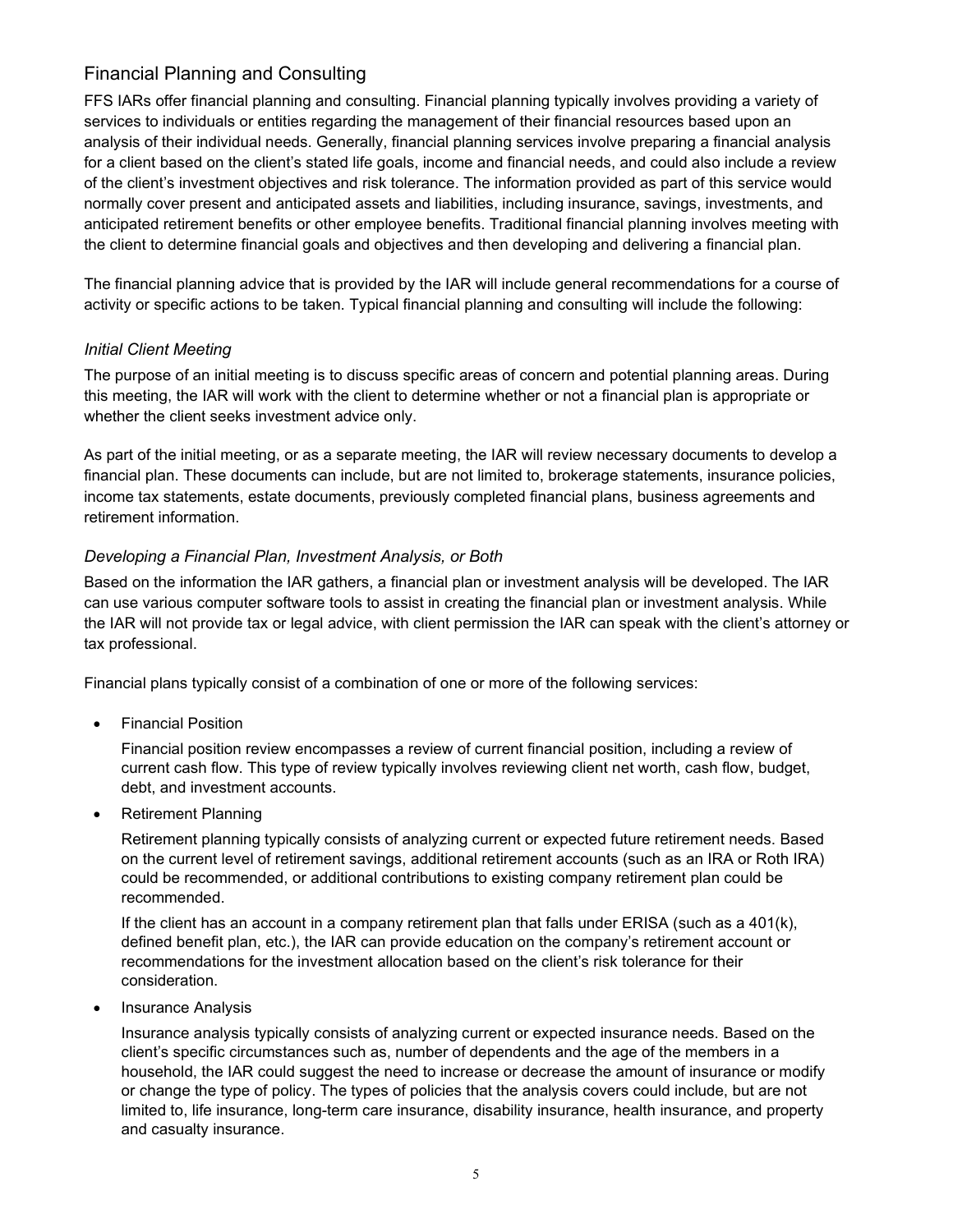• Education Planning

The IAR can review current or future needs as it relates to paying for education expenses for the client or their dependents. This type of review typically analyzes the amount of money being saved for education expenses in addition to what might be needed based on client's goals. Further, the review could include recommendations on how to invest funds that are earmarked for education needs.

• Estate and Wealth Transfer

The IAR can review the goals of the client as it relates to the client's financial legacy. This type of review typically assesses account ownership structure, beneficiary designations, and whether the client has appropriate legal documentation. The IAR is not involved in providing any legal or tax advice and will commonly recommend the client seek appropriate counsel from legal or tax professionals.

Investment Analysis involves the IAR interviewing the client to understand the client's goals and objectives of current portfolio(s) and investable assets. This analysis typically consists of the client completing a risk tolerance interview and/or assessment. Upon completion the IAR will typically compare the client's current portfolio to the client's determined risk tolerance. The investment analysis can include, but is not required to contain, security and/or product analysis of client positions, broad asset allocation review, and a review of the tax efficiency of the client's overall investment portfolio. As part of the consulting services, the IAR will not provide tax advice. Upon completion of the analysis, the IAR can provide the client recommendations regarding the client's investment portfolio that will take into consideration the financial planning objectives, accumulation goals, time frame, and investment experience.

#### *Recommendations*

The client is under no obligation to implement financial planning or investment recommendations provided by the IAR. If the client chooses to act on any of the advice given, client is under no obligation to open any accounts with FFS or the IAR, and could, in fact, open accounts with firms that are not affiliated with FFS. If the client implements any investment recommendations through an IAR, this will create a conflict of interest for the IAR and the Firm because the IAR and the Firm will receive compensation for recommendations that are implemented through the IAR. If the Client implements such recommendations directly, by using another broker-dealer or dealing directly with an issuer of mutual funds, neither FFS nor the IAR will be compensated.

#### *1031 Planning*

FFS IARs may also provide consulting services to clients initiating 1031 exchanges of real property and seeking advice towards re-investment of assets received from the exchange. FFS IARs will provide recommendations regarding the reinvestment of assets into Delaware Statutory Trusts (DST) or any real property instrument. Although FFS IARs may assist clients with the preparation of direct application purchase, the IAR does not facilitate the exchange or purchase of such properties or any investment. Further, the FFS IAR will not receive any compensation from the 1031 provider, nor have any responsibility for ongoing assessment or advice concerning the 1031 exchange and property that was selected by Client. Clients may choose to accept the IAR recommendations or may choose not to accept the recommendations made by the IAR. Finally, FFS IARs will not be listed as advisors of record as the transaction will occur through a nonaffiliated outside broker dealer.

#### *Individualized Services and Client-Imposed Restrictions*

The investment advisory services provided by FFS' IARs depend largely on the personal information the client provides to the IAR. For FFS IARs to provide appropriate investment advice to, or in the case of discretionary accounts, make appropriate investment decisions for the client, it is very important that clients provide accurate and complete responses to their IAR's questions about their financial condition, needs and objectives, and any reasonable restrictions they wish to apply to the securities or types of securities to be bought, sold, or held in their account(s). It is also important that clients promptly inform their IAR of any changes in their financial condition, investment objectives, personal circumstances, and reasonable investment restrictions if any, that could affect the client's overall investment goals and strategies.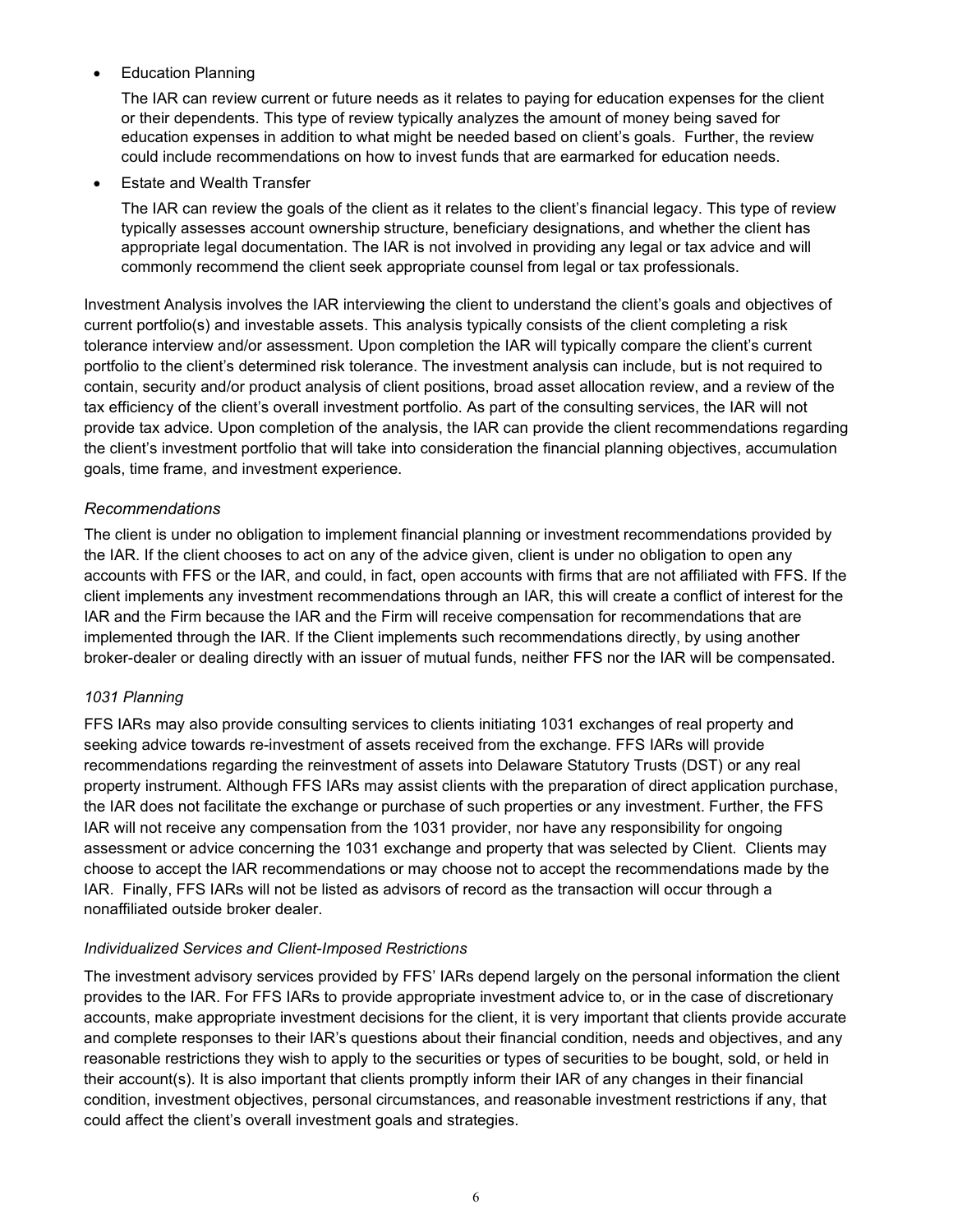#### *Wrap Fee Programs*

FFS does not directly sponsor wrap fee programs. IARs are permitted to recommend the use of third-party money managers that offer wrap fee programs. The third-party money managers recommended by IARs that offer wrap fee programs include, but are not limited to, AssetMark, SEI Asset Management, and FTJ FundChoice. These are considered "wrap fee" programs because the client pays a specified fee for the overall portfolio management services and trade execution. Wrap fee programs differ from other programs in that the asset management fee structure for wrap fee programs is intended to be largely all-inclusive, whereas nonwrap fee programs assess trade execution costs or separate administrative fees that are typically in addition to the asset management fee. For example, the Freedom Capital Management Strategies® and the FFS Independence Advisory programs are not considered wrap fee programs because clients generally pay tradeby-trade transaction costs and a separate administrative fee that are in addition to the asset management fee. Third-party portfolio wrap fee programs available through FFS are managed in accordance with the investment methodology and philosophy used by the respective third-party portfolio managers, investment advisers, or strategists. Client should refer to the specific program documents and the third-party manager's wrap fee brochure for a full description of their services and all related terms, conditions, fees and expenses.

#### *Assets Under Management*

As of December 31, 2021, FFS manages \$2,616,593,214 of advisory assets. FFS manages \$2,172,708,762 on a discretionary basis, and \$443,884,452 is managed on a non-discretionary basis.

#### *Program Choice Conflicts of Interest*

FFS and the IAR have a fiduciary duty to act in the best interest of the client. A conflict of interest arises when FFS and/or the IAR have competing interests between the professional obligation of doing what is best for the client, and the self-interest of the IAR or of FFS, and that self-interest influences the professional obligation. For example, the IAR has a certain level of discretion regarding the fee he/she charges a client. An IAR has a financial incentive to charge a higher fee, which creates a conflict of interest for the IAR. Another example involves compensation to FFS and the IAR: compensation will differ according to the specific advisory program or services chosen.

The program, administrative fees, administrative servicing fees, and other compensation to FFS and the IAR vary across different platforms and could be more than the amounts that would otherwise be received if a client participated in another program, purchased a different mutual fund, or paid for investment advice, brokerage, and/or other relevant services separately. For example, FFS and its IARs receive a higher level of compensation for participating in Freedom Capital Management Strategies® than other programs. Also, FFS receives compensation for assets held by Axos Advisor Services and Charles Schwab Advisor Services that is not received for assets held by Pershing, although in neither instance does the IAR receive any portion of such compensation. For Clients that hold accounts in multiple FFS Advisory programs, FFS does not calculate the combined account balances across FFS Advisory programs to determine breakpoints for each program individually. Aggregate breakpoints for multiple accounts only potentially apply to accounts held within the same FFS program. This could result in higher fees to the Client which creates a conflict of interest for the IAR and the Firm. Further, FFS does not automatically aggregate accounts for breakpoints which could result in higher fees to the Client which creates a conflict of interest for the IAR and the Firm.

FFS and the IAR also have a financial incentive to maintain non-invested cash within the client account for operational purposes and/or as a liquid holding position until investment recommendations and decisions are made by client, which creates a conflict of interest for the IAR and the Firm. Clients may find higher interest bearing alternatives for non-invested cash outside of accounts held through custodians utilized by FFS for account custody.

As a result of the differences in fee schedules and sources of compensation that exist among the various advisory programs, custodial relationships, and services offered, FFS and the IAR have a financial incentive to recommend one program or service over another program or services available through FFS, which creates a conflict of interest for the IAR and the Firm. The results of such a recommendation cannot be determined in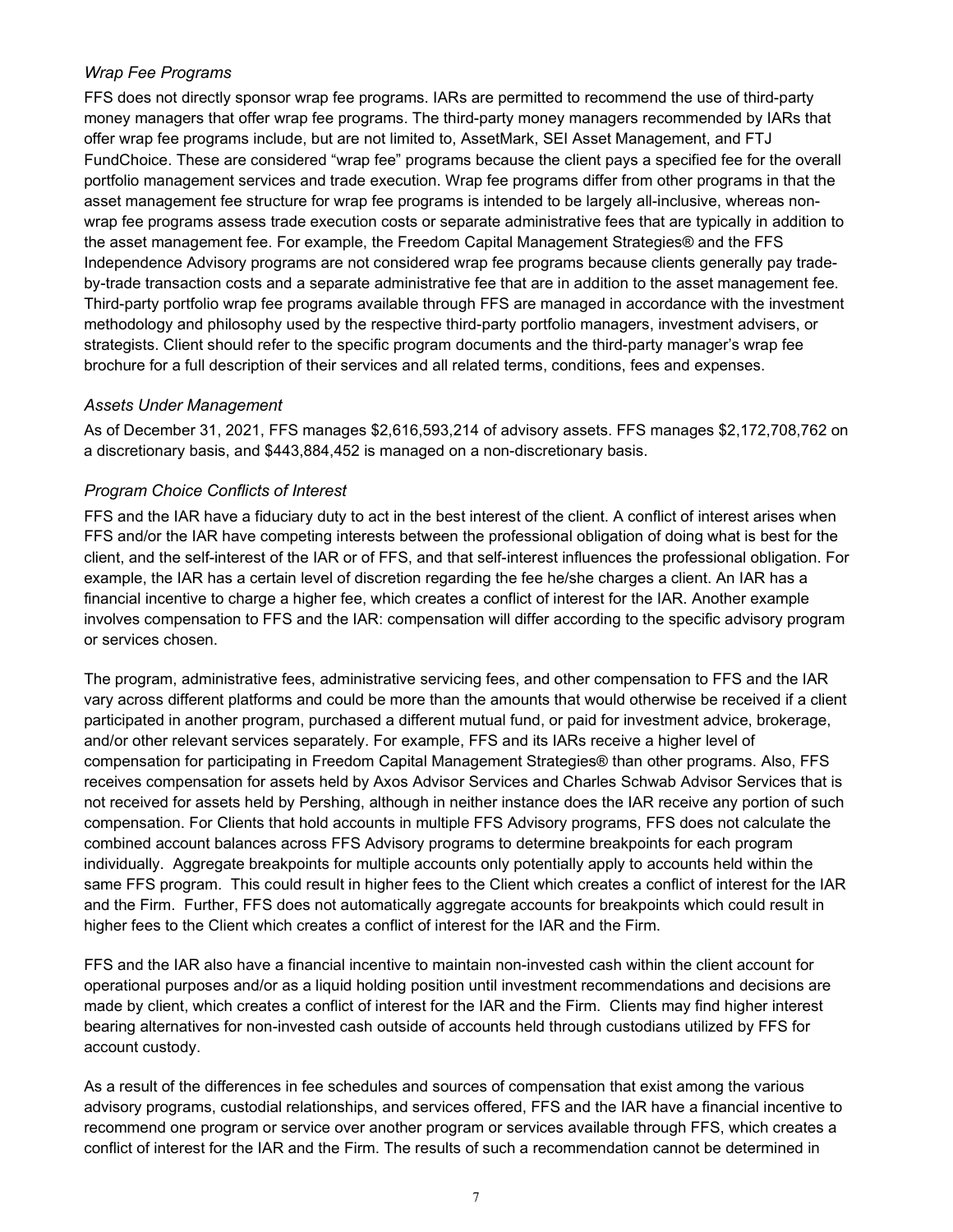advance, but only with the benefit of hindsight. If a client does not want to receive recommendations or permit investment decisions to be made that will result in greater compensation to FFS and/or the IAR, the client should inform FFS and the IAR in writing.

### <span id="page-7-0"></span>**Item 5 - Fees and Compensation**

### How FFS and IAR are Compensated

#### *Investment Advisory Fees*

All fees are determined separately for each account. The fee rates applied by the IAR depend on, but are not limited to, the type of assets under management, the composition or structure of the account, the size of the account, and the services rendered to the client. These fees are negotiable, which will result in different clients paying different fees for similar services. Other investment advisors could offer programs that charge similar fees that will not charge separately for brokerage and transaction costs.

Generally, fees are based on the application of a percentage rate to the value of assets under management. Depending on the program and as outlined in detail later in this document, fees will be charged quarterly or monthly, in advance or in arrears. IARs can also charge a flat dollar rate or percentage for managing multiple accounts held away or can receive a combination of percentage of assets under management and commissions, if the IAR is also a registered representative.

Complete information regarding fees and charges assessed is described in applicable prospectuses and client executed account opening documents. Clients are advised to review these documents thoroughly prior to opening any account.

#### *Financial Planning*

An IAR can be engaged to create a financial plan and provide guidance on an on-going basis, at specified intervals, or as a one-time event. The IAR can request a deposit prior to the delivery of the financial plan and recommendations. IAR's have the choice of charging fees at a flat rate or a certain fee per hour. In the case of ongoing plan management, the fee can be based on a percentage of the asset value of client's accounts for the plan provided. Financial plans are priced according to the degree of complexity associated with the client's situation. Financial planning fees shall generally not exceed a flat rate of \$10,000, \$500 per hour, or \$5,000 per year. However, based upon individual circumstances, IAR's are authorized to negotiate a higher fee. Financial planning fees are negotiable, which will result in different clients paying different fees for similar services.

Plans must be delivered no later than six months from the date of the financial planning agreement. If a financial planning fee is in excess of \$1,200 and a plan is not delivered within six months from the date of the agreement, the IAR is required to return the funds received or be granted an extension by the client for the plan delivery. A client can terminate a financial planning agreement without penalty by providing written notice within five (5) business days of receiving the agreement. Client is required to make payments for financial planning to FFS. FFS will retain a portion of the fee and remit the balance payment to the IAR.

Consulting services for 1031 Exchange recommendations are billed on a fixed fee not to exceed 3% of the assets included in the recommendations of the 1031 assessment. Clients sign written agreements with their qualified intermediaries which provide that FFS fees are billed to the qualified intermediary, chosen by the client, and the qualified intermediary pays the fee to FFS.

#### *Independence Advisory Accounts Custodied with Pershing*

Clients will pay FFS annual fees to participate in the account, as negotiated by the IAR and the client. These fees are negotiable, which will result in different clients paying different fees for similar services. The annual fees are prorated monthly and will be assessed at the beginning of each month based on the account value as of the close of business on the last business day of the preceding month. The fee shall be paid monthly in advance and FFS will instruct the custodian to deduct the fees from the account. The breakdown of the total fee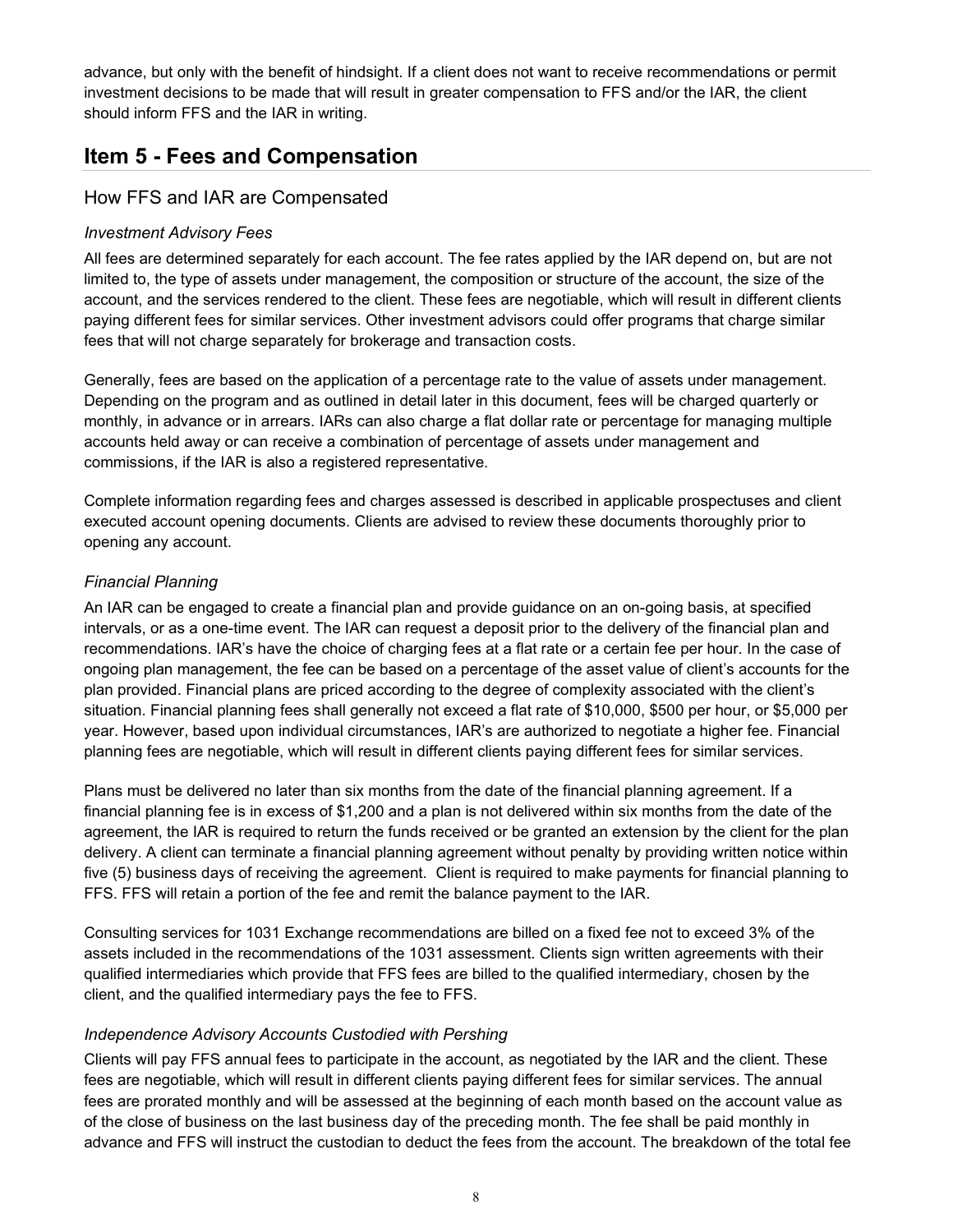is provided in detail in the client's executed Independence Advisory Agreement. Information on all fees and charges will also be provided to the client via confirmations and/or statements.

Fees for Independence Advisory accounts typically do not exceed 2.50%. Independence Advisory accounts typically require a minimum account balance of \$25,000. For accounts that are opened with less than \$25,000 with the expectation of additional funding to occur, or if account value falls below \$25,000, the fee is not to exceed 2.50% or the \$125 minimum annual fee, prorated monthly, whichever is greater. Accordingly, under some circumstances, a client might pay an effective rate greater than 2.50%.

Client will also incur certain charges imposed by investment companies, mutual funds, or third parties other than FFS and the IAR in connection with investments made through the account, including, but not limited to, the following types of charges: 12b-1 fees, shareholder services fees, management fees, servicing fees, other transaction charges and service fees, and IRA and Qualified Retirement Plan fees. FFS will receive a portion of some of these third-party fees, which creates a conflict of interest for the IAR and the firm. Neither FFS nor the IAR will receive or share in any administrative fees charged by Pershing.

The custodian will utilize a default money market fund or bank sweep option to allocate idle cash in each client account. This is done by automatically investing idle cash in the account's default option. This default action is primarily taken so that idle cash has the opportunity to earn interest at then relative market interest rates for this type of liquid cash holding. This money market fund or bank sweep option is also the first option that the custodian will withdraw funds from to pay any debits on the account. For specifics on the current default money market fund or bank sweep option that the custodian has been instructed to use in client accounts, the client should request this information directly from their IAR. Client may choose a money market fund or bank sweep option other than the default. However, the custodian only has the ability to suppress 12b1, shareholder service and other similar fees on the default options. If client chooses another product FFS will receive 12b1 or similar fees. Further, the client may find interest bearing liquid accounts not held at the custodian will credit higher interest and as such should consider this as an option for the liquid cash positions maintained in the client account.

Independence Advisory accounts offer transaction-fee ("TF") mutual funds, as well as no-transaction-fee ("NTF") mutual funds. The purchase or sale of TF funds available for investment through Independence Advisory accounts will result in the assessment of transaction charges to the client. Although NTF funds do not assess transaction charges, most NTF funds have higher internal expenses than funds that do not participate in an NTF program. These higher internal fund expenses are assessed to clients who purchase or hold NTF funds. Depending upon the frequency of trading and hold periods, NTF funds may cost the client more. In addition, the higher internal expenses charged to clients who hold NTF funds will adversely affect the long-term performance of their accounts when compared to share classes of the same fund that assess lower internal expenses. In addition to reading this Brochure carefully, clients are urged to inquire whether lower-cost share classes are available and/or appropriate for their account in consideration of their expected investment holding periods, amounts invested, and anticipated trading frequency. Further information regarding fees and charges assessed by a mutual fund is available in the appropriate mutual fund prospectus.

For more information about how account charges could lead to conflicts of interest, see Program Choice Conflicts of Interest located in Item 4 at page 7, above. All fees are fully disclosed in the Independence Advisory Agreement, Custodial agreement(s), or in the applicable prospectus. The Firm's clearing/custodial firm has been instructed, whenever possible, to credit 12b-1 fees or shareholder services fees they receive from the client's account holdings to the client's account.

Neither FFS nor IAR will be compensated by sharing in capital gains or capital appreciation of the funds/securities maintained in the account. Account fees and transaction charges shall continue until 30 business days after FFS has notified the client in writing of any change in the amount of the fees and charges. At the expiration of the 30-day period, the new fees and charges will become effective unless the client notifies FFS in writing that the account is to be closed.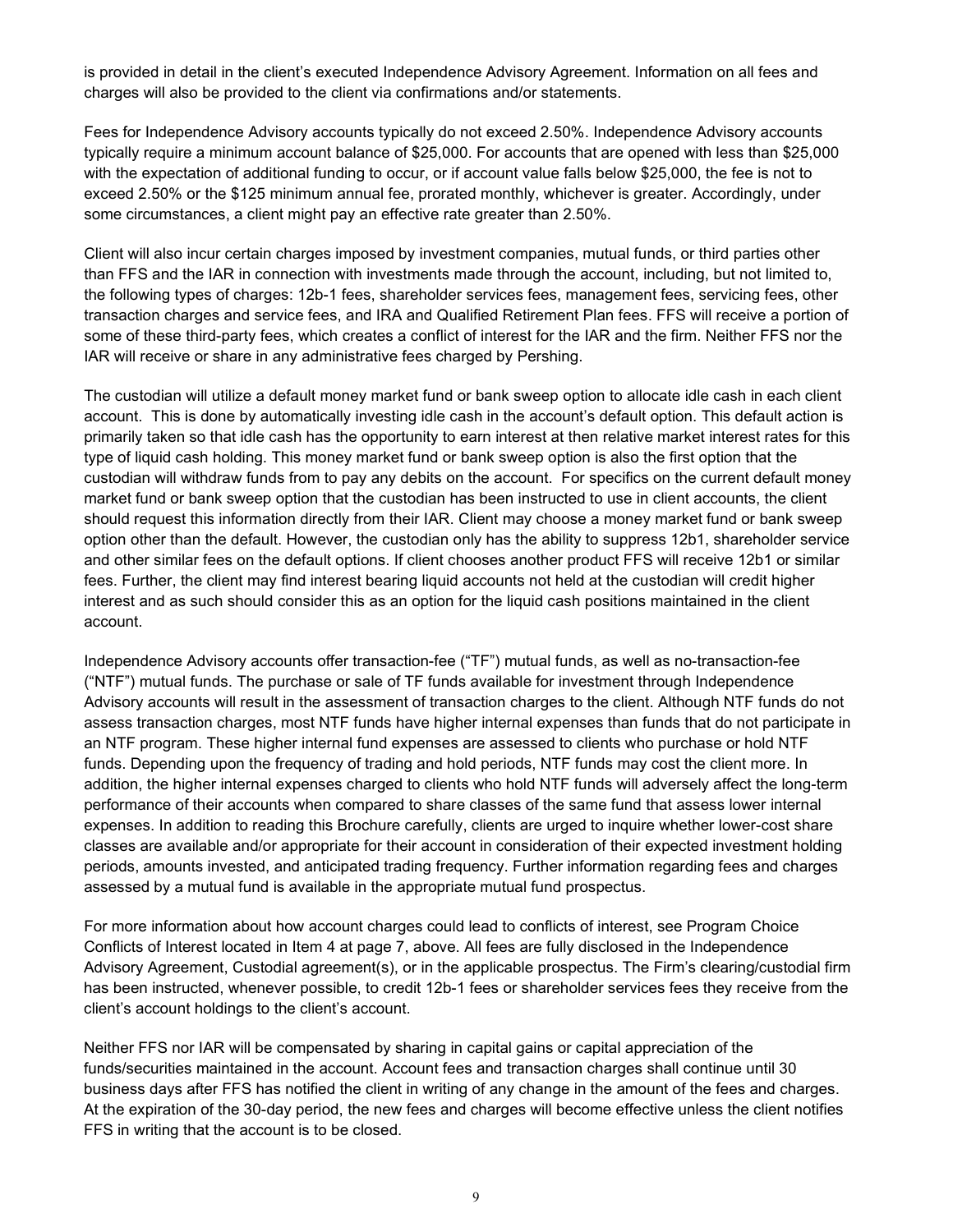Either the client or FFS can terminate the account for any reason. Client can terminate effective upon written notice to FFS and/or the IAR. FFS and IAR can terminate for any reason, including client's failure to promptly pay fees and charges, or for any conduct or situation that in FFS' judgment impairs an effective relationship between the parties, effective upon written notice to client.

For terminated accounts, FFS will refund the prorated fee received for the calendar month to the extent that such fee exceeds the execution charges that are owed by the client to FFS based upon FFS' regular transaction charges and service fees. If the client terminates the relationship within five (5) business days of signing the Independence Advisory agreement, the client will receive a full refund of fees paid. The annual fee received by FFS and the IAR does not include transaction charges and other account related fees, which are described fully in the agreement provided to the client at, or before, establishing an account. The initial fee is due upon account funding and will be calculated at a prorated amount.

#### *Independence Advisory Accounts Custodied at Axos Advisor Services*

Client will pay FFS annual fees to participate in the account, as negotiated by the IAR and the client. These fees are negotiable, which will result in different clients paying different fees for similar services. The annual fees are prorated monthly and will be assessed at the beginning of each month based on the account value as of the close of business on the last business day of the preceding month. The fee shall be paid monthly in arrears. A pro-rated charge will be assessed at the end of the month for the client's initial investment. FFS will instruct the custodian to deduct the fee from the account. The breakdown of the total fee is provided in detail in the client's executed Independence Advisory Agreement. All fees and charges will also be provided to the client via confirmations and/or statements. Fees for Independence Advisory accounts typically do not exceed 2.50%.

Independence Advisory accounts typically require a minimum account balance of \$5,000. In addition to the advisory fees described above, the custodian charges a flat annual fee based on the size of the account. For accounts that are valued less than \$25,000 the custodian charges a \$50 annual account fee. For accounts that are valued \$25,000 to \$99,999 the custodian charges a \$75 annual account fee. For accounts that are valued greater than \$100,000 the custodian charges a \$100 annual account fee. These custodial fees are charged quarterly in arrears. Due to the custodial fee, some accounts could pay an effective rate greater than 2.50%.

Client will also incur execution and account service charges from the custodian and certain charges imposed by investment companies, mutual funds, custodian, or third parties other than FFS and Advisor in connection with investments made through the account, which are typically disclosed in the applicable prospectus or agreement. Custodian will receive (i) Rule 12b-1 fees, shareholder servicing, directed commissions, administrative and sub-administrative fees, and/or other revenue sharing payments from (a) mutual funds in which assets of the account are invested, and/or (b) from other persons connected with such mutual funds; (ii) fees or interest earned from uninvested cash balances in excess of interest paid to Client on such cash balances; and/or (iii) fees from non-mutual fund trading. Client understands and acknowledges that fees and interest referenced in the preceding sentence will be retained by custodian, without compensation to FFS, Advisor or Client.

For more information about how account charges could lead to conflicts of interest, see Program Choice Conflicts of Interest located in Item 4 at page 7 of this document. All fees are fully disclosed in the Independence Advisory Agreement, Custodial agreement(s) or in the applicable prospectus. The custodian will retain custodial fees, and any 12b-1 and shareholder services fees received from the client's account holdings.

Neither FFS nor the IAR will be compensated on the basis of a share of capital gains or capital appreciation of the funds and/or securities maintained in the account. FFS typically maintains at least 2.0% of the account value in the custodian's cash sweep account for operational purposes, including the payment of fees and transaction charges. This practice could result in a lower investment return than that which might be obtained if such value was otherwise invested. Fees and charges shall continue until 30 business days after FFS has notified the client in writing of any change in the amount of the Fees and charges. At the expiration of the 30 day period, the new fees and charges will become effective unless the client notifies FFS in writing that the account is to be closed.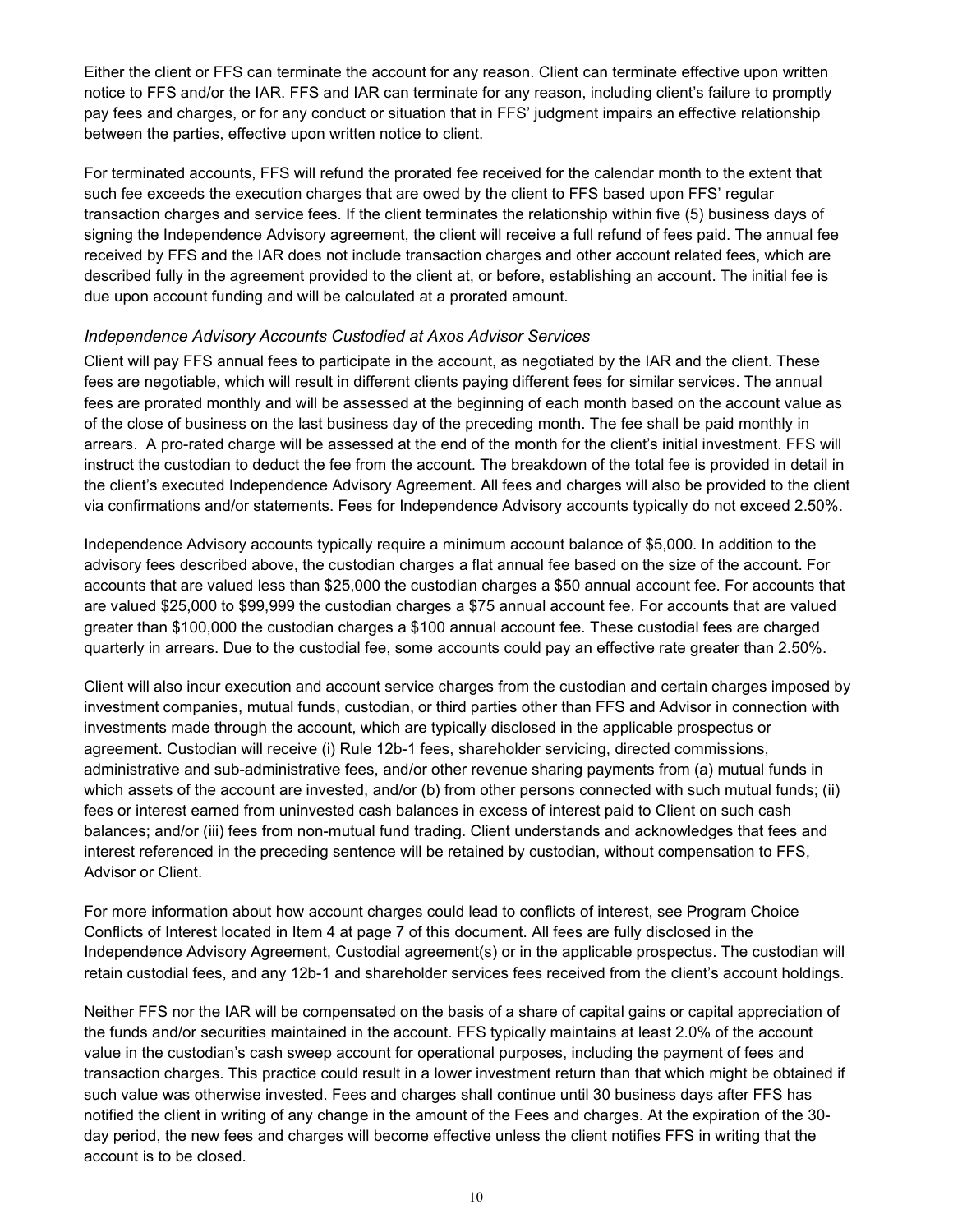The custodian will utilize a bank sweep option to allocate idle cash in each client account. This is done by automatically investing idle cash in the account's default option. This default action is primarily taken so that idle cash has the opportunity to earn interest for a liquid cash holding in the account. This money market fund or bank sweep option is also the first option that the custodian will withdraw funds from to pay any debits on the account. For specifics on the bank sweep option that the custodian has been instructed to use in a client account, clients should request this information directly from their IAR. Further, clients may find interest bearing liquid accounts not held at the custodian will credit higher interest and as such should consider this as an option for the liquid cash positions in client account that are greater than the 2% the FFS typically maintains for operational purposes.

Either the client or FFS can terminate the account for any reason. Client can terminate effective upon written notice to FFS and/or the IAR. FFS and/or IAR can terminate for any reason, including client's failure to promptly pay fees and charges, or for any conduct or situation that in FFS' judgment impairs an effective relationship between the parties, effective upon written notice to the client.

In the event of termination, FFS reserves the right to advise the custodian to deliver securities and funds held in the account to the client address of record, unless client requests that the account be liquidated. All fees and charges will remain in effect for 30 business days from the termination date. Should client not provide delivery instructions upon termination, FFS reserves the right to register securities in the client's name and ship such securities to the client, all at the expense of the client.

Termination of an account will not affect the liabilities or obligations of the client as to transactions initiated prior to termination. In the event of a termination, FFS reserves the right to apply the pro-rata fees and execution charges for the month that are owed based upon custodian's regular transaction charges and service fees. If the client terminates the relationship within five (5) business days of signing the Independence Advisory agreement, the client will receive a full refund of fees paid.

#### *Independence Advisory Accounts Custodied at Charles Schwab Advisor Services*

Client will pay FFS annual fees to participate in the account, as negotiated by the IAR and the client. These fees are negotiable, which will result in different clients paying different fees for similar services. The annual fees are assessed monthly and will be calculated based on the average daily account balance for the preceding month. The fee shall be paid monthly in arrears. FFS will instruct the custodian to deduct the fees from the account. The breakdown of the total fee is provided in detail in the client's executed Independence Advisory Agreement. All fees and charges will also be provided to the client via confirmations and/or statements. Fees for Independence Advisory accounts typically do not exceed 2.50%.

Independence Advisory accounts typically require a minimum account balance of \$5,000.

Client will also incur execution and account service charges from custodian and certain charges imposed by investment companies, mutual funds, or third parties other than FFS and the IAR in connection with investments made through the account, including, but not limited to, the following types of charges: 12b-1 fees, shareholder service fees, management fees, servicing fees, other transaction charges and service fees, and IRA and Qualified Retirement Plan fees.

For more information about how account charges could lead to conflicts of interest, see Program Choice Conflicts of Interest located in Item 4 at page 7 of this document. All fees are fully disclosed in the Independence Advisory Agreement, Custodial agreement(s) or in the applicable prospectus. The custodian will retain custodial fees, and any 12b-1 and shareholder services fees received from the client's account holdings. Independence Advisory accounts offer transaction-fee ("TF") mutual funds, as well as no-transaction-fee ("NTF") mutual funds. The purchase or sale of TF funds available for investment through Independence Advisory accounts will result in the assessment of transaction charges to the client. Although NTF funds do not assess transaction charges, most NTF funds have higher internal expenses than funds that do not participate in an NTF program. These higher internal fund expenses are assessed to clients who purchase or hold NTF funds. Depending upon the frequency of trading and hold periods, NTF funds may cost the client more. In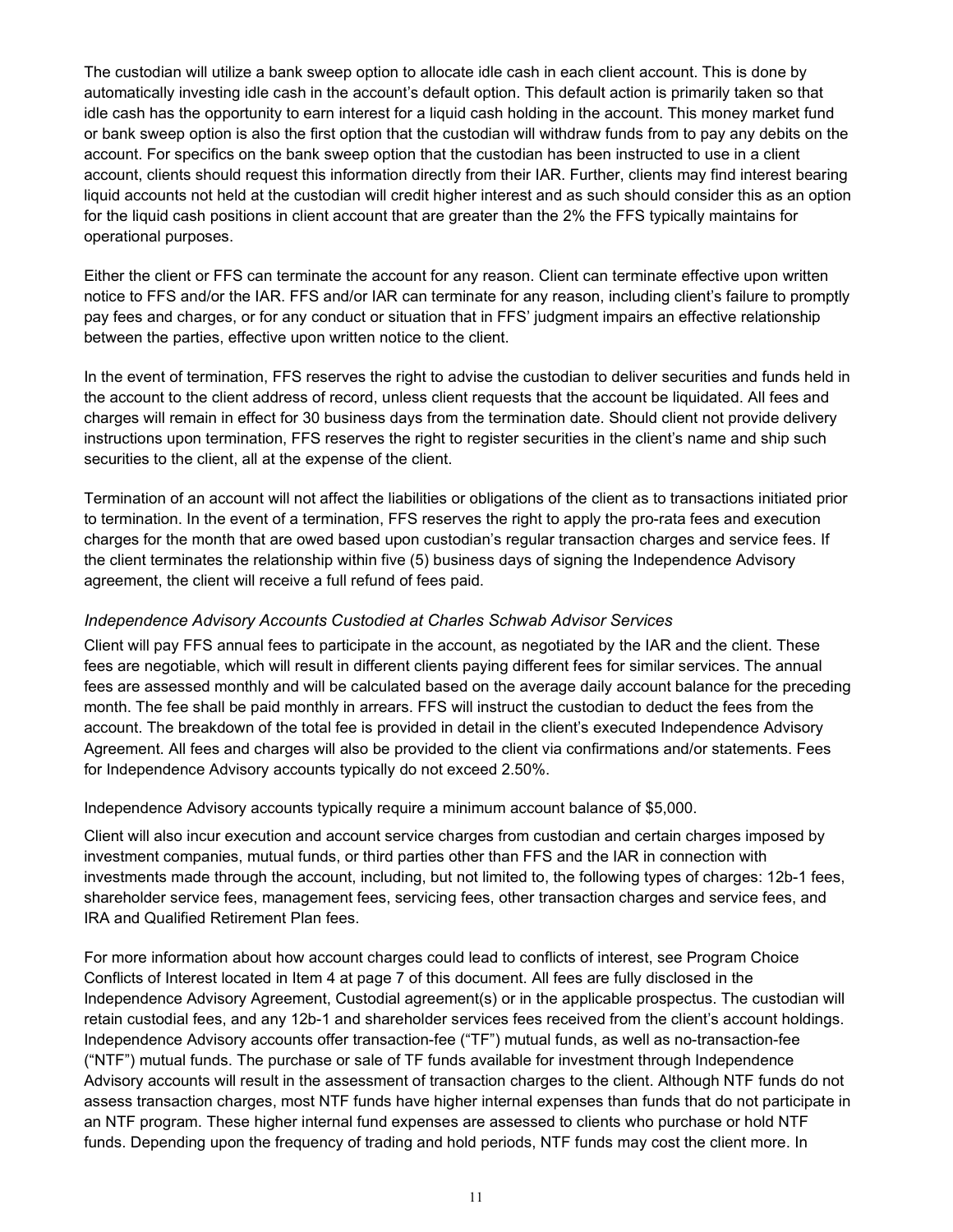addition, the higher internal expenses charged to clients who hold NTF funds will adversely affect the long-term performance of their accounts when compared to share classes of the same fund that assess lower internal expenses. In addition to reading this Brochure carefully, clients are urged to inquire whether lower-cost share classes are available and/or appropriate for their account in consideration of their expected investment holding periods, amounts invested, and anticipated trading frequency. Further information regarding fees and charges assessed by a mutual fund is available in the appropriate mutual fund prospectus.

Neither FFS nor the IAR will be compensated on the basis of a share of capital gains or capital appreciation of the funds and/or securities maintained in the account. FFS typically maintains a level of cash in the account in the custodian's cash sweep account or money market for operational purposes, including the payment of fees and transaction charges. This practice could result in a lower investment return than that which might be obtained if such value was otherwise invested. Fees and charges shall continue until 30 business days after FFS has notified the client in writing of any change in the amount of the Fees and charges. At the expiration of the 30-day period, the new fees and charges will become effective unless the client notifies FFS in writing that the account is to be closed.

The custodian will utilize a bank sweep option to allocate idle cash in each client account. This is done by automatically investing idle cash in the account's default option. This default action is primarily taken so that idle cash has the opportunity to earn interest for a liquid cash holding in the account. This money market fund or bank sweep option is also the first option that the custodian will withdraw funds from to pay any debits on the account. For specifics on the bank sweep option that the custodian has been instructed to use in a client account, clients should request this information directly from their IAR. Further, clients may find interest bearing liquid accounts not held at the custodian will credit higher interest and as such should consider this as an option for the liquid cash positions in client account that are greater than the 2% the FFS typically maintains for operational purposes.

Either the client or FFS can terminate the account for any reason. Client can terminate effective upon written notice to FFS and/or the IAR. FFS and/or IAR can terminate for any reason, including client's failure to promptly pay fees and charges, or for any conduct or situation that in FFS' judgment impairs an effective relationship between the parties, effective upon written notice to the client.

In the event of termination, FFS reserves the right to advise the custodian to deliver securities and funds held in the account to the client address of record, unless client requests that the account be liquidated. All fees and charges will remain in effect for 30 business days from the termination date. Should client not provide delivery instructions upon termination, FFS reserves the right to register securities in the client's name and ship such securities to the client, all at the expense of the client.

Termination of an account will not affect the liabilities or obligations of the client as to transactions initiated prior to termination. In the event of a termination, FFS reserves the right to apply the pro-rata fees and execution charges for the month that are owed based upon custodian's regular transaction charges and service fees. If the client terminates the relationship within five (5) business days of signing the Independence Advisory agreement, the client will receive a full refund of fees paid.

#### *Third-Party Money Managers*

Third-party money manager programs are also available. These programs offer the client access to a variety of portfolio managers that create and implement model portfolios with varying levels of risk from which the client can choose. The client accounts are not managed by FFS or the IAR. Rather, the client's accounts are managed by one or more unaffiliated third-party money managers on a discretionary basis, and they can consist of a variety of different securities types, including stocks, bonds, ETFs, mutual funds, and derivatives.

FFS' IARs can act in either a "solicitor" or "sub-adviser" capacity when making third-party money manager programs available to the client. When FFS' IARs act as a solicitor for the third-party money manager, neither FFS nor the IAR are appointed by the client as an investment adviser in relation to the account. Instead, the IAR will assist the client in selecting one or more third-party money manager believed to be suitable based on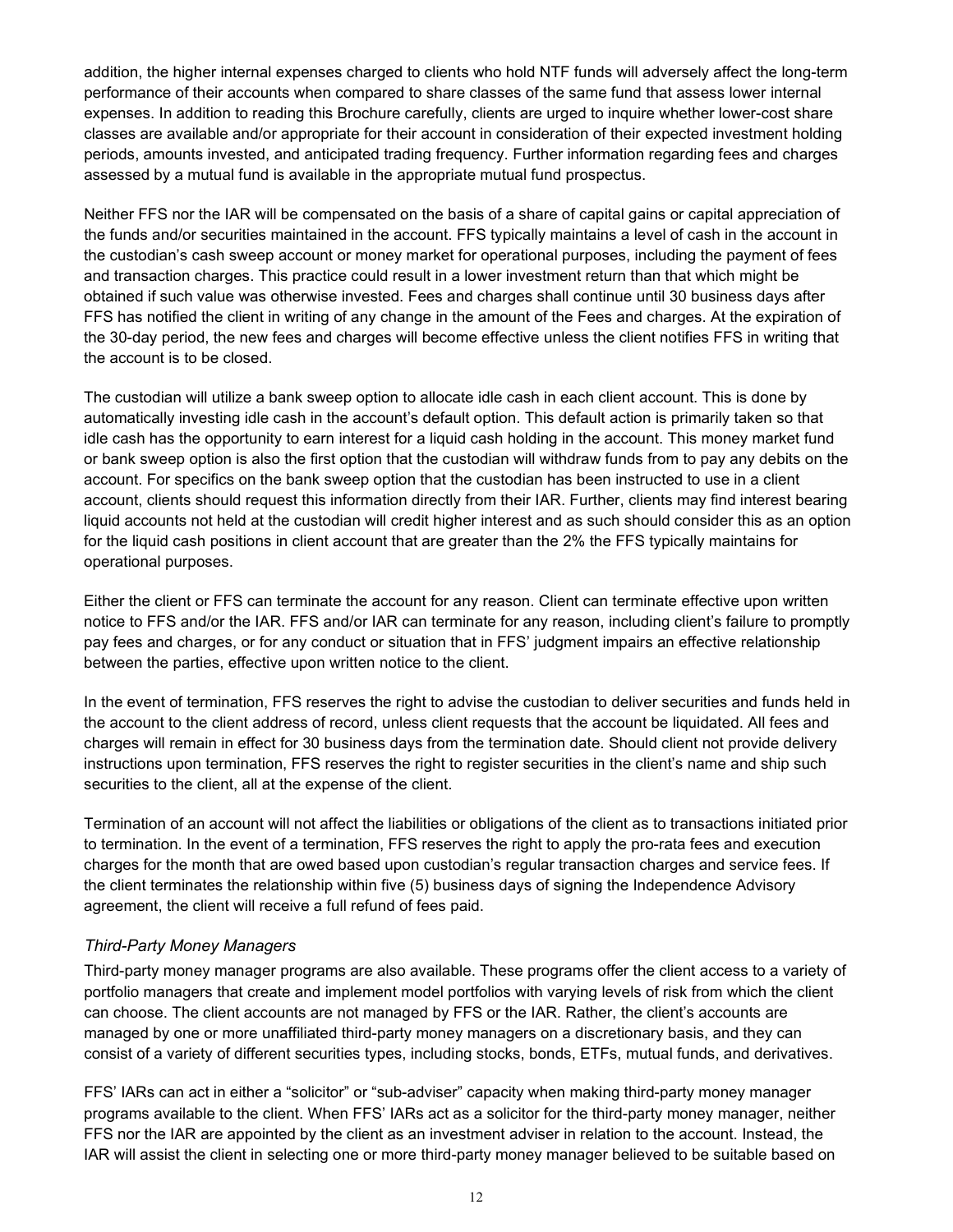the client's stated financial situation, investment objectives, and financial goals. When FFS and the IAR act as a "solicitor," FFS and the IAR are compensated for referring the client to the ongoing advisory services provided to the client within the selected third-party money manager program. FFS and the IAR receive compensation via the third-party money manager by sharing in a portion of the fee that the client pays to the third-party money manager program sponsor as stated in the client's signed agreement with the third-party money manager and the written disclosure statement from the solicitor to the client disclosing the terms of the solicitation arrangement between the FFS and the solicitor, including the compensation to be received by the solicitor.

When FFS' IARs act as a "sub-adviser," the client will be provided with portfolio management supervisory services with respect to the sub-adviser third party money manager program(s) the client selects. This means the IAR will periodically monitor the third-party money manager's performance, investment selection, and continued suitability for the client portfolio and will advise the client accordingly. The IAR will help determine the client's risk tolerance, investment goals, and other relevant guidelines to help choose a third-party money manager program designed to help the client satisfy their investment needs. The specific third-party money manager program selected by the client may cost the client more or less than purchasing third-party money manager program services separately. Factors that bear upon the cost of a particular third-party money manager program in relation to the cost of the same services purchased separately include, but may not be limited to, the type and size of the account; the historical or expected size or number of trades for the account; the types of securities and strategies involved; the amount of fees, commissions, and other charges that apply at the account or transaction level; and the number and range of supplementary advisory and client-related services provided to the account. Lower fees for comparable services may be available from other sources.

Whether FFS' IARs act as a solicitor or as a sub-advisor, client will pay an annual fee to the third-party money manager as negotiated by IAR and client. The fees for client's accounts managed directly by third-party money managers will be billed to the account maintained with the third-party money manager or its designated custodian. These fees are negotiable, which will result in different clients paying different fees for similar services. The client authorizes the third-party money manager under the third-party money manager's client agreement to charge the client's account directly for investment services rendered and directly remit the fees owed to FFS and IAR on a periodic basis as called for in the third-party money manager's client agreement.

Fees and transaction charges differ between each third-party money manager. The client is notified via the third-party money manager's separate client agreements and Forms ADV of the specific terms and conditions governing the relationship between the client and the third-party money manager.

In the event of termination, FFS will not advise the third-party money manager to deliver securities and funds held in the account. Client must provide termination instructions directly to third-party money manager. Client must also contact the third-party money manager directly regarding all fees and charges that will remain in effect from the termination date.

#### *Freedom Capital Management Strategies®*

Client will pay FFS annual fees to participate in the program, as negotiated by IAR and client. These fees are negotiable, which will result in different clients paying different fees for similar services. These fees are paid in quarterly installments, in advance and will be deducted from the account. Fees for the program typically do not exceed 2.75% annually.

Freedom Capital Management Strategies accounts typically require a minimum account balance of \$5,000. In addition to the annual fees described above, the custodian charges a flat annual fee on the size of the account. For accounts that are valued less than \$25,000 the custodian charges a \$50 annual account fee. For accounts that are valued \$25,000 to \$99,999 the custodian charges a \$75 annual account fee. For accounts that are valued greater than \$100,000 the custodian charges a \$100 annual account fee. These custodial fees are charged quarterly in arrears. Due to the custodial fee, some accounts could pay an effective rate greater than 2.75%.

The initial fee is due at the beginning of the quarter following execution of the agreement and will include the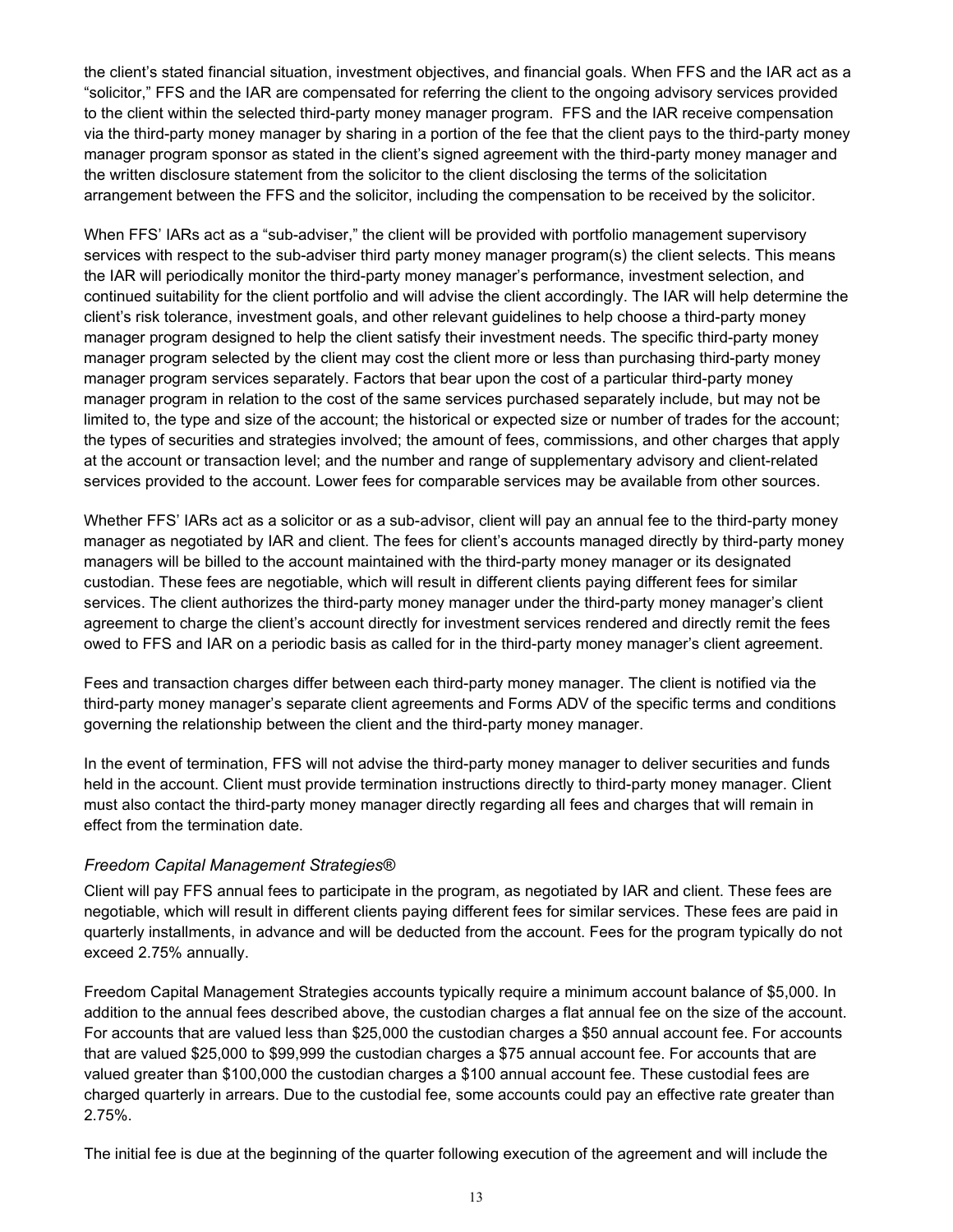prorated fee for the initial quarter in addition to the standard quarterly fee for the upcoming quarter. Fees are due in advance and deducted directly from the client account. A client can terminate the account for any reason and FFS will refund the pro-rata fee received for the calendar quarter to the extent that such fee exceeds the charges that are owed based upon the custodian's transaction charges and service fees.

Client will incur certain charges imposed by investment company, mutual fund, custodian, or third parties other than FFS and Advisor in connection with investments made through the account, which are typically disclosed in the applicable prospectus or agreement. Custodian will receive (i) Rule 12b-1 fees, shareholder servicing, directed commissions, administrative and sub-administrative fees, and/or other revenue sharing payments from (a) mutual funds in which assets of the account are invested, and/or (b) from other persons connected with such mutual funds; (ii) fees or interest earned from uninvested cash balances in excess of interest paid to Client on such cash balances; and/or (iii) fees from non-mutual fund trading. All fees and interest referenced in the preceding sentence will be retained by Custodian, without compensation to FFS, Advisor or Client.

For more information about how account charges could lead to conflicts of interest, see Program Choice Conflicts of Interest located in Item 4 at page 7 of this document. All fees are fully disclosed in the Independence Advisory Agreement, custodial agreement(s) or in the applicable prospectus. The custodian will retain custodial fees, and any 12b-1 and shareholder services fees received from the client's account holdings.

Neither FFS nor the IAR will be compensated on the basis of a share of capital gains or capital appreciation of the funds and/or securities maintained in the account. FFS typically maintains at least 2.0% of the account value in custodian's cash sweep account for operational purposes, including for the payment of fees and transaction charges. This practice could result in a lower investment return than that which might be obtained if such value was otherwise invested. Fees and charges shall continue until 30 business days after FFS has notified the client in writing of any change in the amount of the fees and charges. At the expiration of the 30-day period, the new fees and charges will become effective unless the client notifies FFS in writing that the account is to be closed.

The custodian will utilize a bank sweep option to allocate idle cash in each client account. This is done by automatically investing idle cash in the account's default option. This default action is primarily taken so that idle cash has the opportunity to earn interest for a liquid cash holding in the account. This money market fund or bank sweep option is also the first option that the custodian will withdraw funds from to pay any debits on the account. For specifics on the bank sweep option that the custodian has been instructed to use in a client account, clients should request this information directly from their IAR. Further, clients may find interest bearing liquid accounts not held at the custodian will credit higher interest and as such should consider this as an option for the liquid cash positions in client account that are greater than the 2% the FFS typically maintains for operational purposes.

Either the client or FFS can terminate the account for any reason. Client can terminate effective upon written notice to FFS and/or the IAR. FFS and/or IAR can terminate for any reason, including client's failure to promptly pay fees and charges, or for any conduct or situation that in FFS' judgment impairs an effective relationship between the parties, effective upon written notice to the client.

In the event of termination, FFS will advise the custodian to deliver securities and funds held in the account as directed by the client, unless client requests that the account be liquidated. All fees and charges will remain in effect for 30 business days from the termination date. Should a client not provide delivery instructions upon termination, FFS reserves the right to register securities in the client's name and ship such securities to the client, all at the expense of the client.

Termination of an account will not affect the liabilities or obligations of the client as to transactions initiated prior to termination. If the client terminates the relationship within five (5) business days of signing the Freedom Capital Management Strategies® agreement, the client will receive a full refund of fees paid.

*Freedom Portfolios*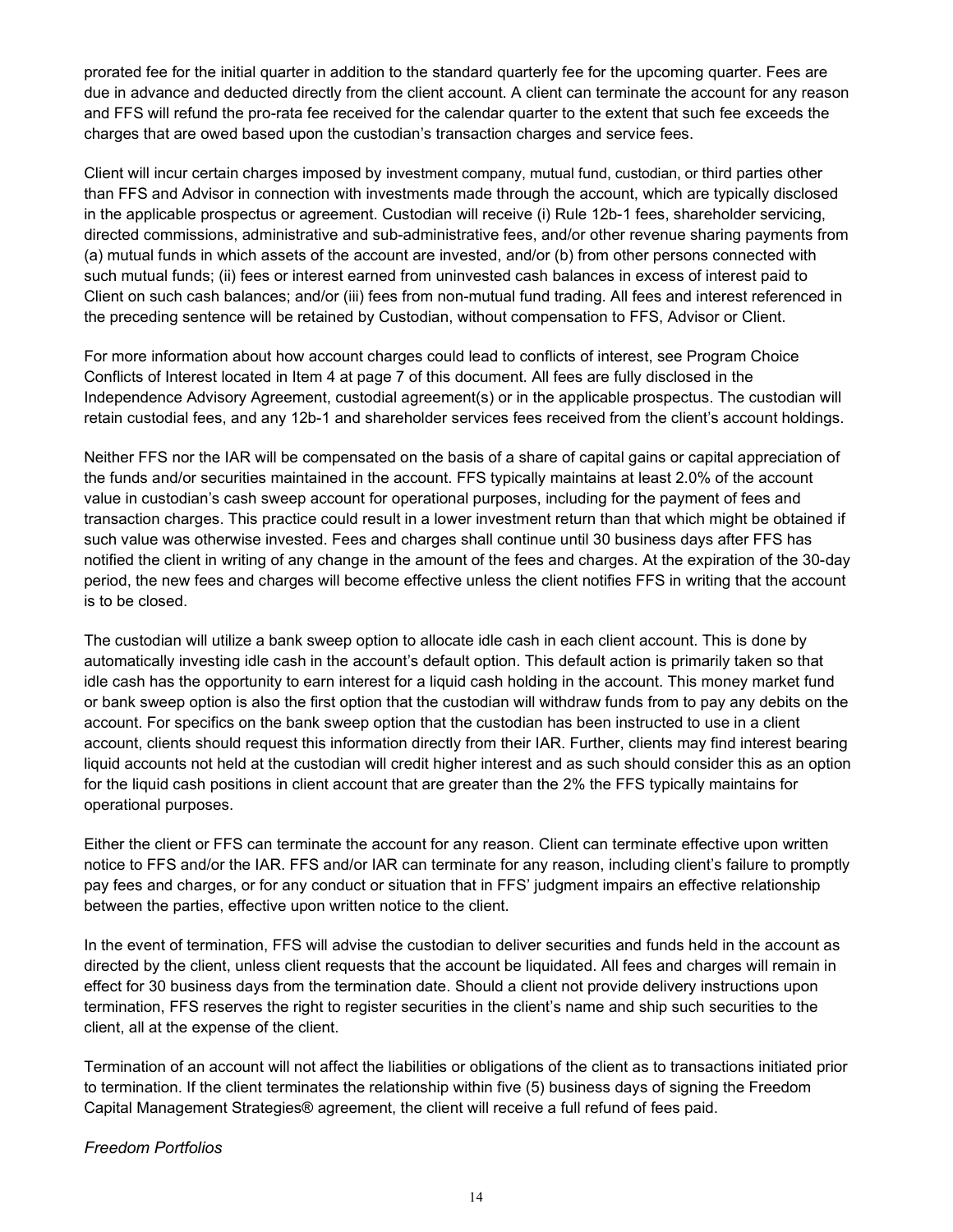FFS established a relationship with Horizon Investments, LLC ("Horizon") to jointly sponsor and manage five (5) Freedom Portfolios exclusively for distribution by FFS IARs. The portfolios primarily invest in mutual funds and/or ETFs. Horizon serves as the Registered Investment Advisor and FFS serves as the sub-advisor on the Freedom Portfolios and the IAR serves as a solicitor to Horizon. Fees are paid by the client to Horizon to participate in the program, as negotiated by IAR and client. These fees are negotiable, which will result in different clients paying different fees for similar service. The fee is paid in quarterly installments, in arrears and will be deducted from the account. The fees will be billed directly to the client if so requested in writing by the client.

The amount of the fee will vary depending on the strategy selected and assets within the program but will not exceed 2.75% annually. FFS, Horizon, and the IAR share in the fees and charges as compensation for the services performed.

The Freedom Portfolios can be terminated at any time by either the client or FFS upon 30 days prior written notice of such termination.

Further information regarding the Freedom Portfolios can be found in Horizon's Form ADV2A.

#### *Freedom Independence Plan™*

Client will pay FFS an annual fee to participate in the program, as negotiated by IAR and client. These fees are negotiable, which will result in different clients paying different fees for similar services The fee is paid in quarterly installments, in arrears, and the client authorizes the plan to remit the fees to be paid directly to FFS from the plan assets to be deducted from the participants accounts by the plan's record keeper.

The amount of the fee will vary depending on the amount of assets within the plan but will not exceed 2.00% annually. The client will pay the fees to FFS, the IAR, and the record keeper for services provided. The client will pay these fees through their plan's record keeper (or other custodian of the plan's assets) directly to FFS and/or IAR from the plan assets. Notwithstanding the obligation to pay the fees, a client can elect within their sole discretion to pay any or all fees to FFS and/or the IAR in lieu of payment through the plan by remitting a check payable to the record keeper. Any fees remaining unpaid after 30 business days from date of invoice will be due, payable, and collected immediately through the plan.

Client acknowledges that FFS and/or its affiliates are prohibited from receiving fees from mutual funds, or their distributors, that are offered as investment alternatives under the plan. These fees consist of, but are not limited to, 12b-1 fees, shareholder service fees, sub-transfer agency fees, and/or other similar fees, and are in addition to the fees charged for investment advisory services. All 12b-1 fees, shareholder service fees, sub- transfer agency fees, and/or other similar fees received by record keeper from mutual funds, or their distributors, shall be used to offset plan expenses or remitted to the plan.

Client shall be entitled to terminate the plan agreement within five (5) business days of the execution of the agreement without incurring a penalty or charge. Otherwise, either party can terminate upon 30 days prior written notice to the other party. FFS and the IAR shall be entitled to a pro-rata amount of compensation. Such termination will not, however, affect the liabilities or obligations arising from transactions initiated prior to such termination, and such liabilities and obligations shall survive any expiration or termination of the account.

#### *Managed Portfolio Program*

Client will pay FFS an annual fee to participate in the program. The fee is paid in quarterly installments, in arrears, and will be deducted from the account. The amount of the administrative and advisor fee for Managed Portfolio Program for all dollar amounts invested is 1.65%.

Managed Portfolio Program accounts typically require a minimum account balance of \$10,000. In addition to the advisory fees described above, the custodian charges a flat annual based on the size of the account. For accounts that are valued less than \$25,000 the custodian charges a \$50 annual account fee. For accounts that are valued \$25,000 to \$99,999 the custodian charges a \$75 annual account fee. For accounts that are valued greater than \$100.000 the custodian charges a \$100 annual account fee. These custodial fees are charged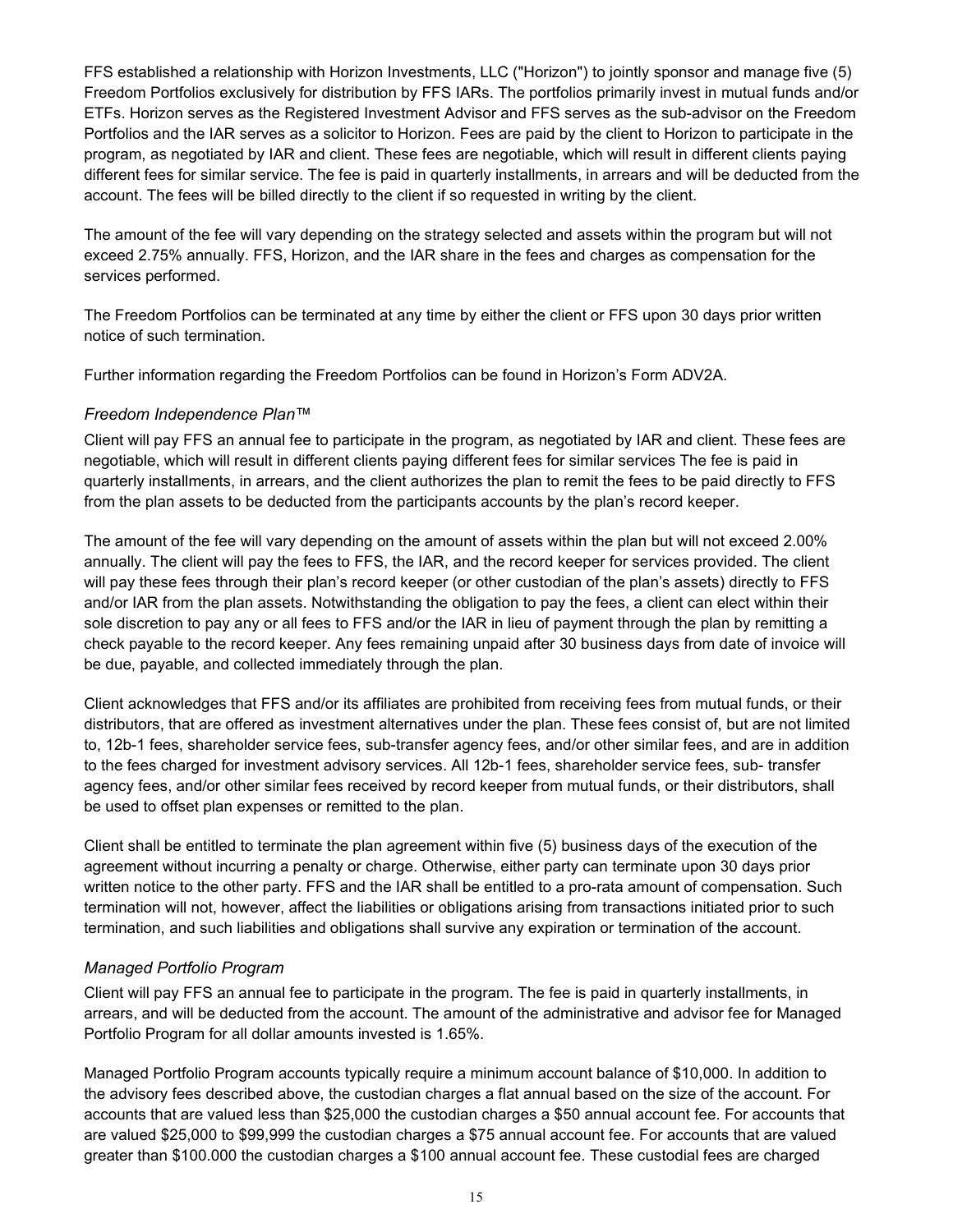quarterly in arrears.

Client will incur certain charges imposed by investment company, mutual fund, custodian, or third parties other than FFS and Advisor in connection with investments made through the account, which are typically disclosed in the applicable prospectus or agreement. Custodian will receive (i) Rule 12b-1 fees, shareholder servicing, directed commissions, administrative and sub-administrative fees, and/or other revenue sharing payments from (a) mutual funds in which assets of the account are invested, and/or (b) from other persons connected with such mutual funds; (ii) fees or interest earned from uninvested cash balances in excess of interest paid to Client on such cash balances; and/or (iii) fees from non-mutual fund trading. Client understands and acknowledges that fees and interest referenced in the preceding sentence will be retained by custodian, without compensation to FFS, Advisor or Client.

For more information about how account charges could lead to conflicts of interest, see Program Choice Conflicts of Interest located in Item 4 at page 7 of this document. All fees are fully disclosed in the Independence Advisory Agreement, custodial agreement(s) or in the applicable prospectus. The custodian will retain custodial fees, and any 12b-1 and shareholder services fees received from the client's account holdings.

FFS and the IAR share in the annual fee as compensation for the services performed. FFS typically maintains at least 2.0% of the account value in custodian's cash sweep account for operational purposes, including for the payment of fees and transaction charges. This policy could result in a lower investment return than that which might be obtained if such value was otherwise invested Neither FFS nor the IAR will be compensated on the basis of a share of capital gains or capital appreciation of the funds and/or securities maintained in the account. Fees and charges shall continue until 30 business days after FFS has notified the client in writing of any change in the amount of the fees and charges. At the expiration of the 30-day period, the new fees and charges will become effective unless the client notifies FFS in writing that the account is to be closed.

The custodian will utilize a bank sweep option to allocate idle cash in each client account. This is done by automatically investing idle cash in the account's default option. This default action is primarily taken so that idle cash has the opportunity to earn interest for a liquid cash holding in the account. This money market fund or bank sweep option is also the first option that the custodian will withdraw funds from to pay any debits on the account. For specifics on the bank sweep option that the custodian has been instructed to use in a client account, clients should request this information directly from their IAR. Further, clients may find interest bearing liquid accounts not held at the custodian will credit higher interest and as such should consider this as an option for the liquid cash positions in client account that are greater than the 2% the FFS typically maintains for operational purposes.

Either the client or FFS can terminate the account for any reason. Client can terminate effective upon written notice to FFS and/or the IAR. FFS and/or IAR can terminate upon written notice to the client.

In the event of termination, FFS will advise the clearing/custodian firm to deliver securities and funds held in the account as directed by the client, unless client requests that the account be liquidated. All fees and charges will remain in effect for 30 business days from the termination date. Should a client not provide delivery instructions upon termination, FFS reserves the right to register securities in the client's name and ship such securities to the client, all at the expense of the client.

Termination of an account will not affect the liabilities or obligations of the client as to transactions initiated prior to termination. If the client terminates the relationship within five (5) business days of signing the agreement, the client will receive a full refund of fees paid.

#### *Nationwide Variable Annuity*

Client will pay FFS an annual fee to participate in the program, as negotiated by IAR and the client. These fees are negotiable, which will result in different clients paying different fees for similar services. The fee is paid in quarterly installments, in arrears. The amount of the advisory fee will vary depending on the strategy selected and assets within the program but will not exceed 1.50% annually, which is in addition to fees and expenses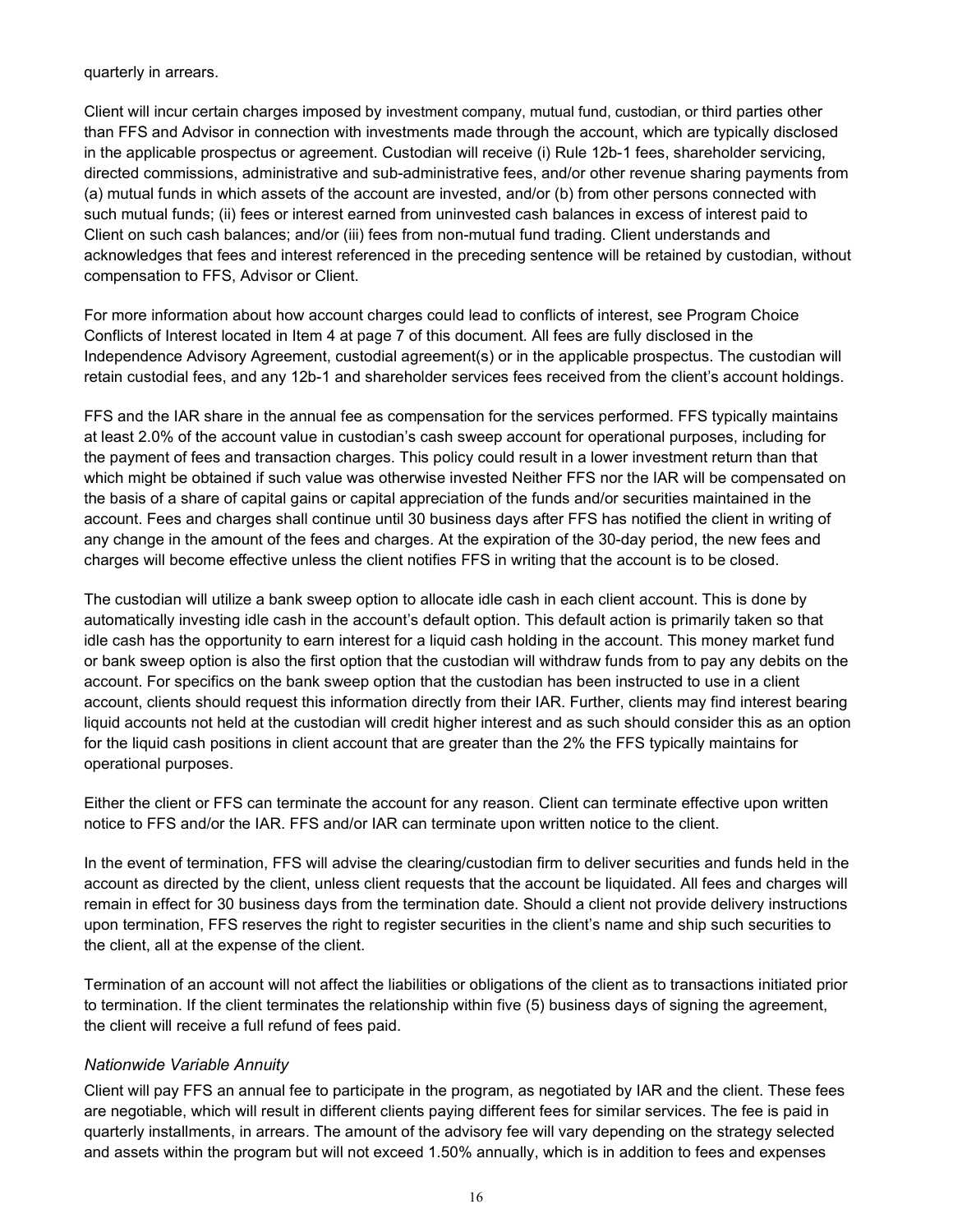charged by Nationwide.

Client fees for accounts held directly with Nationwide will be billed to the account designated by the client. These fees could come directly from the client's Nationwide Variable Annuity or an account held with another custodian. Through the account agreement, the client authorizes these fees to be directly remitted to FFS on a periodic basis. FFS will provide a portion of these fees to the IAR for services provided. If client fees are deducted from client's Nationwide Variable Annuity, it could create a taxable event for the client. Client should review any tax implications regarding fees paid from their Nationwide Variable Annuity with their tax professional. Further, if securities are liquidated from other accounts to pay client fees it could also have tax implications that should be reviewed with the client's tax professional.

The investment selections for the variable annuity are limited to the choices offered through the specific product. Specifics regarding the annuity are found in the annuity prospectus and application documents. The IAR builds an appropriate asset allocation for each client based on their risk tolerance, using sub-accounts available within the Nationwide Variable Annuity. On-going monitoring of the account is performed by the IAR and recommendations for changes to asset allocations or sub-accounts must be approved by the client.

Client authorizes FFS to act upon instruction from client to pay the advisory fees charged by IAR from the account pursuant to the written advisory agreement between client and IAR. The payment of such fees will be treated as a withdrawal under the terms of the account agreement. Client acknowledges that a withdrawal from the account to pay such fees could incur a withdrawal charge, if applicable, during the surrender charge period and thus could require FFS to liquidate a larger dollar amount than the advisory fees due. Client further acknowledges that withdrawals could negatively impact any guarantees associated with certain optional benefit riders.

Fees will be deducted pro rata as the default. Systematic fees will be executed on the last calendar day of each month- end. Any recurring systematic fees billed in arrears will be prorated and paid upon surrender or annuitization of the account, or termination of IAR from the account.

In the event the client terminates that account, FFS will not advise Jefferson National to deliver funds held in the account. Client must provide instructions directly to Nationwide. Client is to contact Nationwide directly regarding all fees and charges that will remain in effect from the termination date.

#### *Independence Manager Exchange*

Independence Manager Exchange is the Firm's marketing label for the third-party money manager program offered through FTJ FundChoice, LLC ("FTJ FundChoice"). The terms and conditions under which the client shall engage FTJ FundChoice will be set forth in separate written agreements between (1) the client and FFS and (2) the client and FTJ FundChoice. Client will pay FTJ FundChoice an annual fee to participate in the program, as negotiated by IAR and client. The administration fees charged by FTJ FundChoice are exclusive of, and in addition to, FFS' IAR investment advisory fee. FFS receives a portion of the administration fees from FTJ FundChoice. All fees will be assessed monthly, in arrears, and will be collected from client's TD Ameritrade account by FTJ FundChoice. Complete disclosures regarding the fees, expenses and other charges for participation in this program are set forth in FTJ FundChoice's Application Addendum, FTJ FundChoice's Form ADV2A, and FTJ FundChoice's Wrap Fee brochure which is provided to the client prior to establishing the account.

The amount of the fee will vary depending on the strategies selected and client's assets invested within the program but will not exceed 2.75% annually. In addition, these fees are negotiable, which will result in different clients paying different fees for similar services FTJ FundChoice can change the fees at any time and will inform the client by posting changes on its websites or by other means. FFS and the IAR will receive a portion of the fees and charges as compensation for the services performed.

Client will also incur certain charges associated with securities transactions in the clients' accounts, including: (a) dealer markups, markdowns or spreads charged on transactions in over the counter securities; (b) costs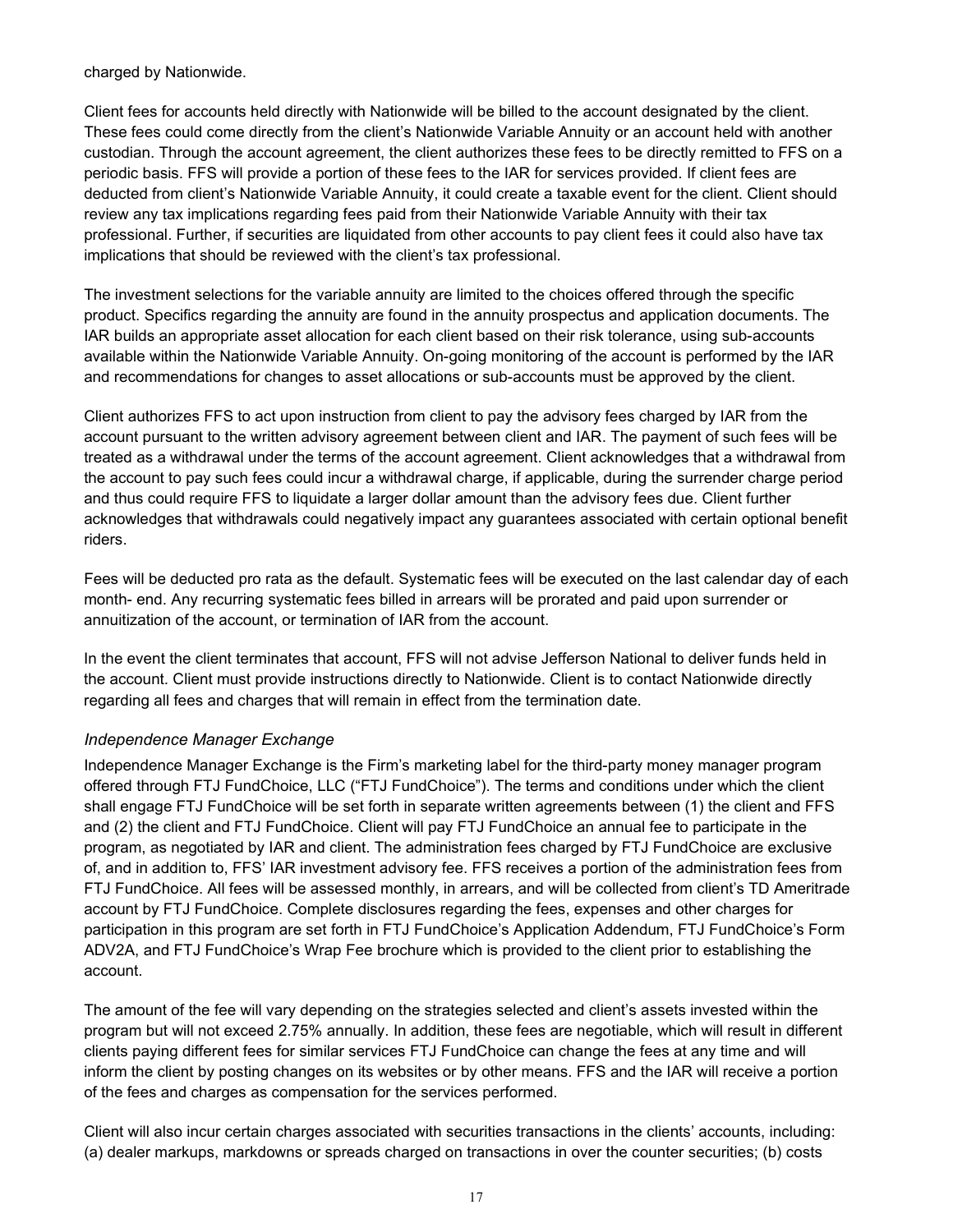relating to trading in certain foreign securities; (c) the internal charges and fees that are imposed by any funds, such as fund operating expenses, management fees, redemption fees, 12b-1 fees, shareholder services fees, and other fees and expenses; (d) brokerage commissions or other charges imposed by broker-dealers or entities other than the custodian if and when trades are cleared by another broker-dealer; and (e) charges to carry tax lot information on transferred mutual funds or other investment vehicles, postage and handling charges, returned check charges, transfer taxes; stock exchange fees or other fees mandated by law. Further information regarding charges and fees assessed by funds can be found in the appropriate prospectus or offering document. For more information about how account charges could lead to conflicts of interest, see Program Choice Conflicts of Interest located in Item 4 at page 7 of this document.

Investment strategists available through FTJ FundChoice make all investment decisions and will, from time to time, select for Client share classes that charge 12b-1 fees when lower cost share classes are available. Neither these payments nor other payments received by the custodian with respect to the client's assets invested, will be credited back to client in calculating the above-described fees. FFS and IAR do not receive any portion of such 12b-1 fees.

Clients can terminate the account effective upon written notice to FFS and/or the IAR. FFS can terminate for any reason, including client's failure to promptly pay fees and charges, or for any conduct or situation that in FFS' judgment impairs an effective relationship between the parties effective upon written notice to client.

Termination of an account will not affect the liabilities or obligations of the client as to transactions initiated prior to termination. If the client terminates the relationship within five (5) business days of signing the agreement, the client will receive a full refund of fees paid.

FTJ FundChoice's services can be terminated by the client, FTJ FundChoice or the Firm in accordance with FTJ FundChoice's Terms of Services and Use Agreement. Client is responsible to pay for services rendered until the termination of the agreement.

#### Additional Information

#### *Breakpoints*

FFS and the IAR may offer breakpoint schedules, at the discretion of the IAR. A breakpoint schedule looks at the account value and compares it to a set fee schedule. Based upon the value of the account at the end of the billing period, the account's billable fee rate could decline as the value of the account reaches the next fee rate, or "breakpoint." The account's billable fee rate could also increase if an account value declines. The total value of the account is compared against the fee rate for the respective value range that corresponds with the account value to determine the total account fee for that period. Breakpoint schedules and availability vary for each program. For Clients that hold accounts in multiple FFS Advisory programs, FFS does not calculate the combined account balances across FFS Advisory programs to determine breakpoints for each program individually. Aggregate breakpoints for multiple accounts only potentially apply to accounts held within the same FFS program. Further, FFS does not automatically aggregate accounts for breakpoints There is no requirement that FFS or IAR offer a client a breakpoint structure, which creates a conflict of interest for the IAR and the Firm, which could negatively impact the client.

All fees and arrangements are negotiable and FFS and/or the IAR are allowed to waive a particular fee whether on an ongoing or a one-time basis, in its sole discretion. The Firm could also allow for the aggregation of assets among a client's "related" managed accounts for purposes of determining the total value and the applicable advisory fee to be paid by a client. FFS reserves the right to determine whether client accounts are "related" for purposes of aggregating a client's accounts together for a reduction in the percentage fee amount. FFS does not automatically aggregate assets from "related" accounts for purposes of providing a breakpoint. This is determined by IAR and the client as they negotiate the overall client fee structure. The absence of such automation creates a conflict of interest.

Client can request that FFS and IAR consider the size of the total household relationship, for purposes of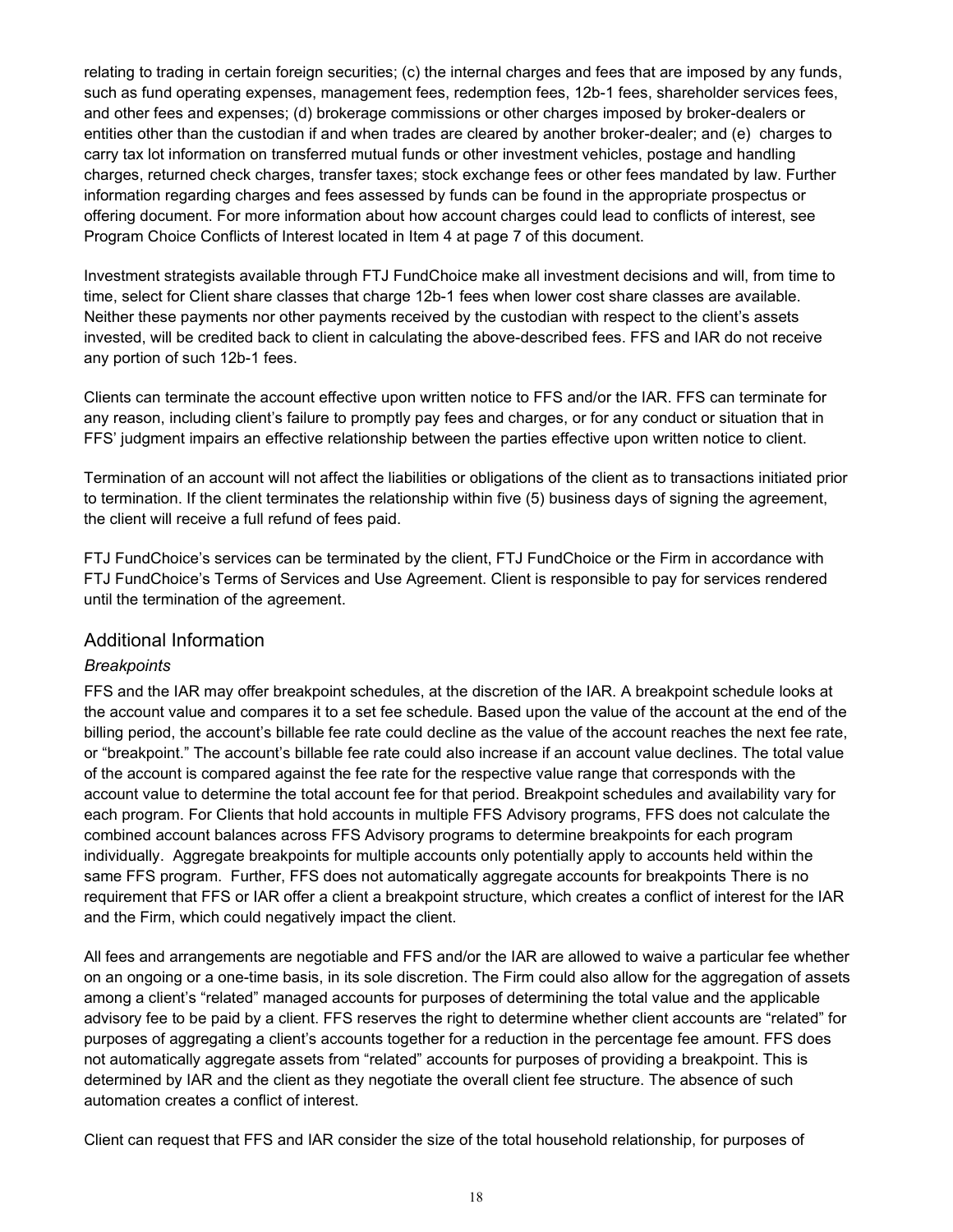achieving a fee reduction through breakpoints. An example of a household could include, but is not necessarily, the main account holder, spouse, parents, grandparents, children, and grandchildren. It is the client's responsibility to inform the IAR of the potential opportunity to household accounts.

#### *Other Termination Considerations*

Upon receipt of written notice from the client to terminate any advisory account from any of the listed services above that does not provide specific transfer instructions, FFS and the IAR reserves the right to, in an orderly and efficient manner, proceed with the liquidation of the client's account. This could result in negative tax implications for the client. The client should be aware that certain custodians and mutual funds impose redemption or account closing fees as stated in the custodian's agreement or mutual fund prospectus. Each custodian used by FFS will charge a fee to close an account; in addition, transaction fees and/or transfer fees will apply.

Factors that will affect the orderly and efficient termination of an account would be size and types of issues or securities, liquidity of the markets, and market makers' abilities. Should the necessary securities' markets be unavailable, or should trading in any security be suspended, efforts to liquidate will be done as soon as possible. Due to the administrative processing time needed to terminate the client's investment advisory service, it could take several business days under normal market conditions to process the client's request. During this time, the client's account is subject to market risk. FFS and the IAR are not responsible for market fluctuations in the value of the client's account from time of written notice until complete liquidation. All efforts will be made to process the termination in an efficient and timely manner.

#### *Mutual Fund Share Class Selection*

Mutual funds offer many different share classes for purchase by clients. In determining which share class to purchase for a client's account, it is the IAR's intention to select the share class with the lowest total expenses that are available for purchase through the Firm's custodians that also meet any required purchase guidelines of the mutual fund and the client investment objective. FFS makes best efforts to invest in the lowest-cost share class available to the client in conformity with its policies and procedures. Institutional shares often have lower internal costs, but not all mutual fund families offer an institutional share class. The availability of a particular mutual fund share class often depends on factors such as the size of a client's investment, the client's custodian, whether the mutual funds sponsor is willing to grant a waiver, and the amount of aggregate client investments in the Fund, either generally or through a particular custodian. FFS maintains policies and procedures for the selection of mutual fund share classes and conducts periodic training with all advisors on this process

The Firm and IAR do not have a financial incentive to select and recommend share classes with 12b-1 fees or shareholder service fees, because when an account holds mutual funds that charge 12b-1 or shareholder service fees, the Firm receives none of the 12b-1 fees assessed by the Client's account holdings. FFS will instruct the custodian to perform a share class conversion when instructed by the client. FFS and IARs do not receive any 12b-1 or shareholder service fees from client account holdings.

FFS maintains guidelines on share class selection that generally prohibit IARs from selecting or recommending share classes that pay 12b-1 or shareholder service fees when a lower-cost share class is available. However, there are circumstances where a client account will purchase or continue to hold a fund that pays 12b-1 or shareholder service fees. These circumstances include, but are not limited to, the following examples:

- The mutual fund company does not provide any other share class for the purchase of the fund.
- The client already owned the mutual fund and transfers the mutual fund into an account managed by IAR and does not provide instructions to convert to a lower cost share class.
- Client account is invested with a third-party manager through which the Firm and IAR have no control over the share class selected by third-party manager.
- Not meeting minimum investment amounts required for an institutional share class.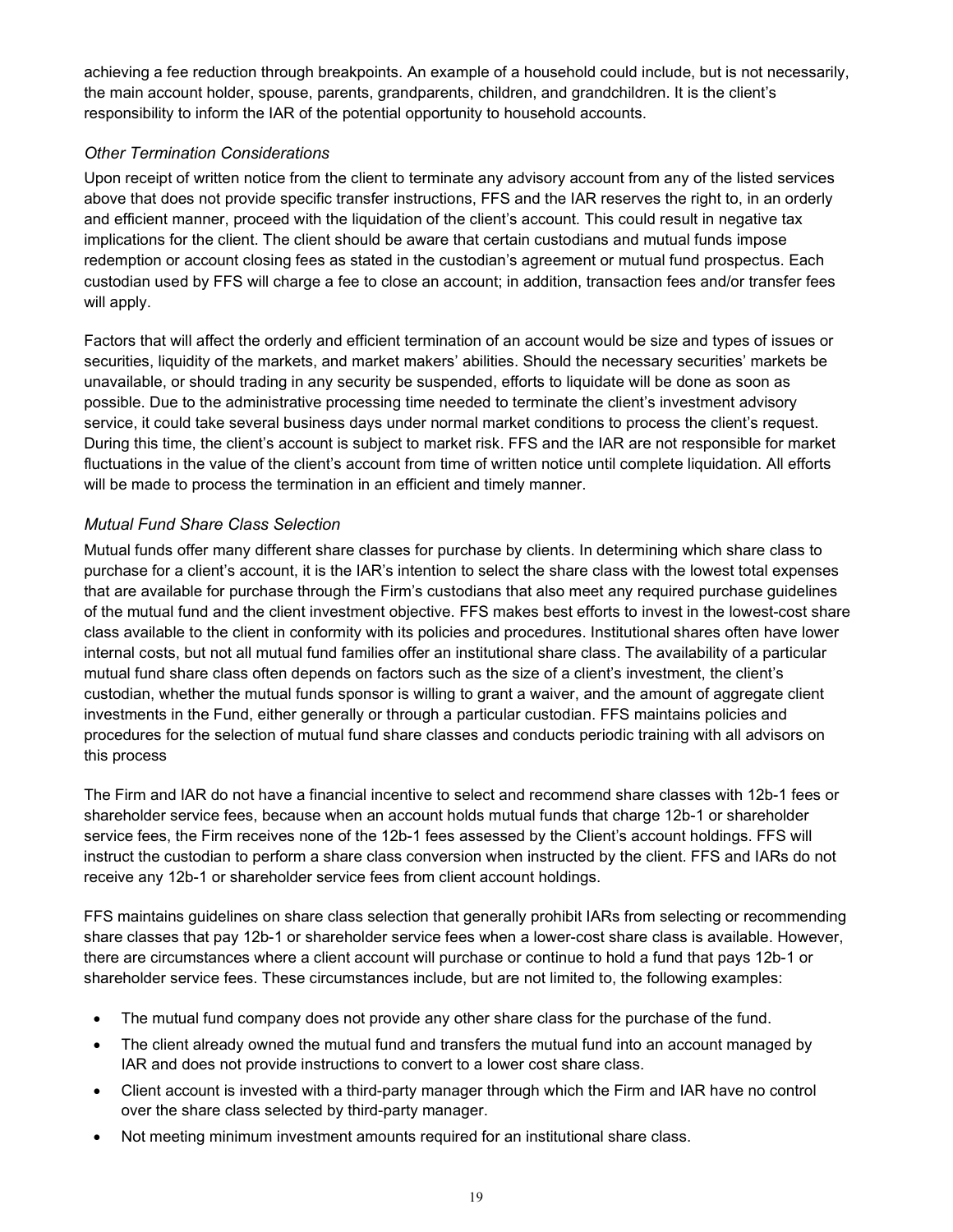• Charles Schwab Advisor Services applies lower transaction charges to clients for purchases and sales of mutual funds that pay 12b-1 or shareholder service fees to the custodian.

As stated previously, in these cases, as well as any others where the client account holds a mutual fund that pays 12b-1 or shareholder service fees in an advisory account through FFS and not managed by a third-party manager, FFS nor IAR receive any of these fees. They are all retained by the custodian. The Firm has a designated supervisor who is responsible for overseeing and managing that process.

### <span id="page-19-0"></span>**Item 6 - Performance-Based Fees and Side-By-Side Management**

FFS and its IARs do not accept performance-based fees.

### <span id="page-19-1"></span>**Item 7 - Types of Clients**

FFS provides and offers investment advisory services to a broad array of clients, including individuals, high net worth individuals, pension and profit-sharing plans, trusts, estates, charitable organizations, and corporations or other businesses. The majority of FFS clients are retail clients that fall under the "Individuals (other than highnet-worth individuals)" category. This category includes, but is not limited to, individual, joint, trust, IRA, 401(k) participant, and custodial accounts.

The minimum account size varies by the advisory service:

- Independence Advisory Accounts Custodied at Pershing– \$25,000
- Independence Advisory Accounts Custodied at Axos Advisor Services \$5,000
- Independence Advisory Accounts Custodied at Charles Schwab Advisor Services \$5,000
- Third-Party Money Managers will vary based upon sponsoring company standards
- Freedom Capital Management Strategies® will vary based upon investment strategy selected
- Freedom Portfolios \$25,000
- Freedom Independence Plan™ no minimum
- Managed Portfolio Program \$10,000
- Nationwide Variable Annuity \$15,000
- Independence Manager Exchange will vary based upon sponsoring company standards
- TheFreedomStrategies.com no minimum
- Under certain circumstances, FFS may waive the minimum account size requirement and accept accounts less than minimums noted. Such circumstances may include but not be limited to anticipated additional assets to be managed or whether the client or any family members have assets under management with FFS.

# <span id="page-19-2"></span>**Item 8 - Methods of Analysis, Investment Strategies and Risk of Loss**

IARs are responsible for determining and implementing investment advice under the supervision of the Firm. The IAR can perform various techniques in analyzing investments for advisory clients which could include, but are not limited to, fundamental analysis, technical analysis, and cyclical analysis. There is no guarantee, stated or implied, that the client's investment goals or objectives will be achieved. Investing in securities involves risk of loss that clients should be prepared to bear. As a result of this inherent risk, FFS and its IARs cannot represent, guarantee or even imply that the methods of analysis used can accurately forecast future returns, accurately identify market highs and lows, or protect clients from investment losses as a result of economic conditions, market downturns and other market conditions.

All methods of analysis and investment strategies involve investment risks, including the risk of loss. Some of the material risks involved in technical analysis includes the potential for a lack of consideration given to the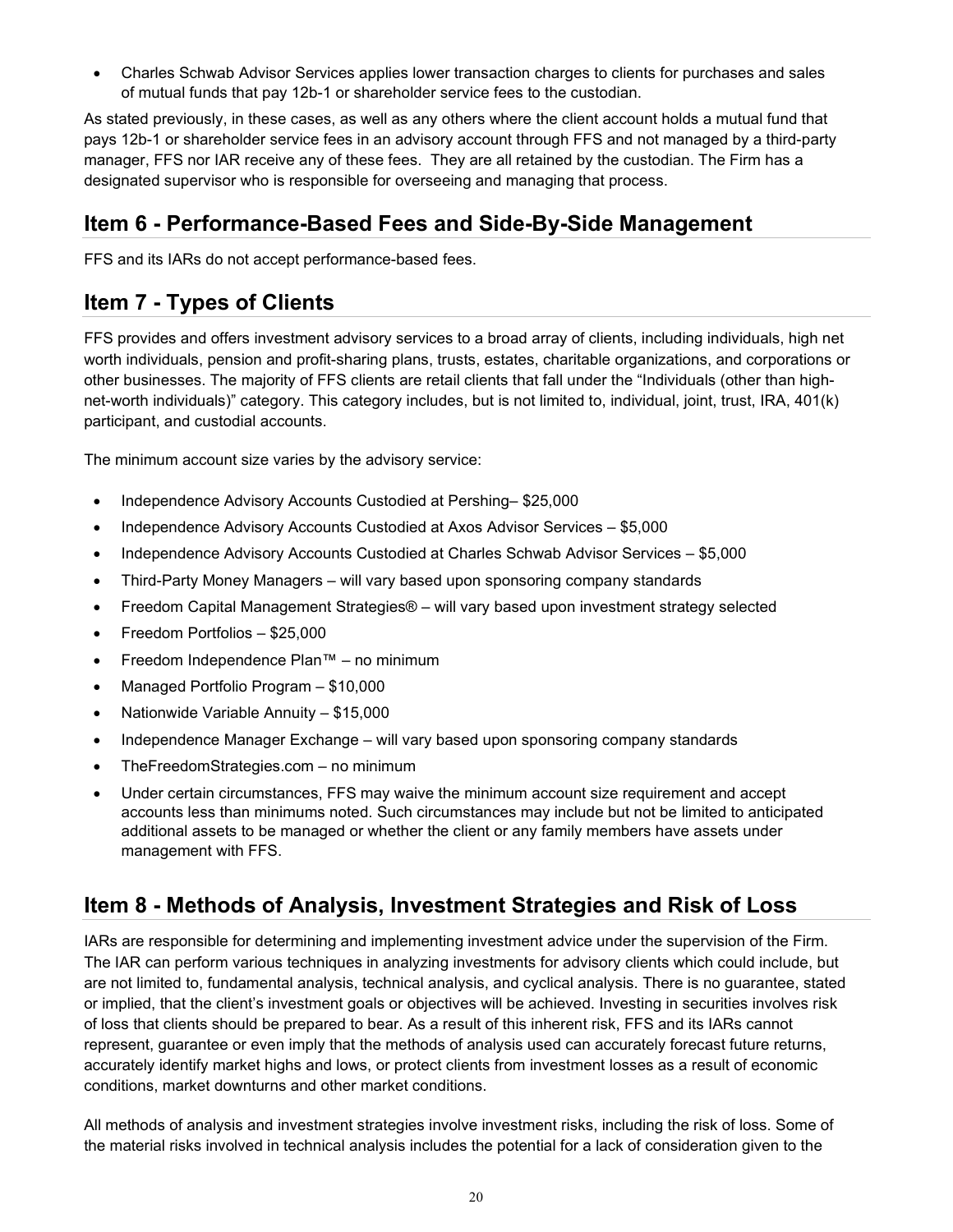intrinsic value of specific investments. Technical analysis focuses primarily on economic factors and market conditions, which could overlook variables specific to a particular investment. Conversely, fundamental analysis generally focuses on more specific variables, such as a public companies financials, sales, earnings, debt, management, and assets. As a result, there is a risk that fundamental analysis omits the overall state of the economy and markets as a factor. Cyclical analysis is also subject to material risks, which include uncertainty over how long market cycles will last, when they will peak and when they will reach a bottom.

The majority of investment recommendations made by IARs through the Firm's advisory services programs involve investment risks, including the risk of loss. Many of the investment recommendations made by IAR's through the Firm's advisory services programs involve the potential for tax implications as a result of income and capital gains distributions. Clients could have to pay taxes on these distributions even if the fund performed poorly or lost value after shares were purchased. Lack of control is also a risk that clients encounter, clients and IARs typically cannot ascertain the exact make-up of a fund's portfolio at any given time, nor can they directly influence which securities the fund manager buys and sells or the timing of the manager's purchase and sale transactions. Another risk is price uncertainty. Mutual fund investors face this risk because the price at which shares are purchased and sold is based on the fund's net asset value, which will not be calculated until several hours after the transaction has already been processed. Clients should read the mutual fund's prospectus and shareholder reports to learn about its investment strategy and risks.

Investment strategies utilized by IARs could involve frequent trading of securities. If the IAR strategy utilizes frequent trading, this will negatively affect the client's investment performance through increased brokerage and transaction costs.

Some of the common risks clients should consider prior to investing include, but are not limited to:

• Market Risk

Even a long-term investment approach cannot guarantee a profit. Economic, political and issuer- specific events will cause the value of securities to rise or fall. Because the value of investment portfolios will fluctuate, there is the risk that a client will lose money and investments could be worth more or less upon liquidation.

• Interest Rate Risk

When interest rates increase, the value of the account's fixed income investments will generally decline and the account's share value could be reduced. This effect is typically more pronounced for intermediate and longer-term obligations. This effect is also typically more pronounced for mortgageand other asset-backed securities, the value of which could fluctuate more significantly in response to interest rate changes. When interest rates decrease, the account's current income could also decline.

**Inflation Risk** 

Inflation will erode the buying-power of your investment portfolio, even if the dollar value of your investments remains the same.

• Reinvestment Risk

This is the risk that future proceeds from investments might have to be reinvested at a potentially lower rate of return (i.e. interest rate). This primarily relates to fixed income securities.

• Business Risk

These risks are associated with a particular industry or a particular company within an industry. For example, oil- drilling companies depend on finding oil and then refining it, a lengthy process, before they can generate a profit. They carry a higher risk of profitability decline than an electric company, which generates its income from a steady stream of customers who buy electricity no matter the economic environment.

• Liquidity Risk

Liquidity is the ability to readily convert an investment into cash. Generally, assets are more liquid if many investors or traders are interested in a standardized product. For example, Treasury Bills are highly liquid, while real estate properties are not.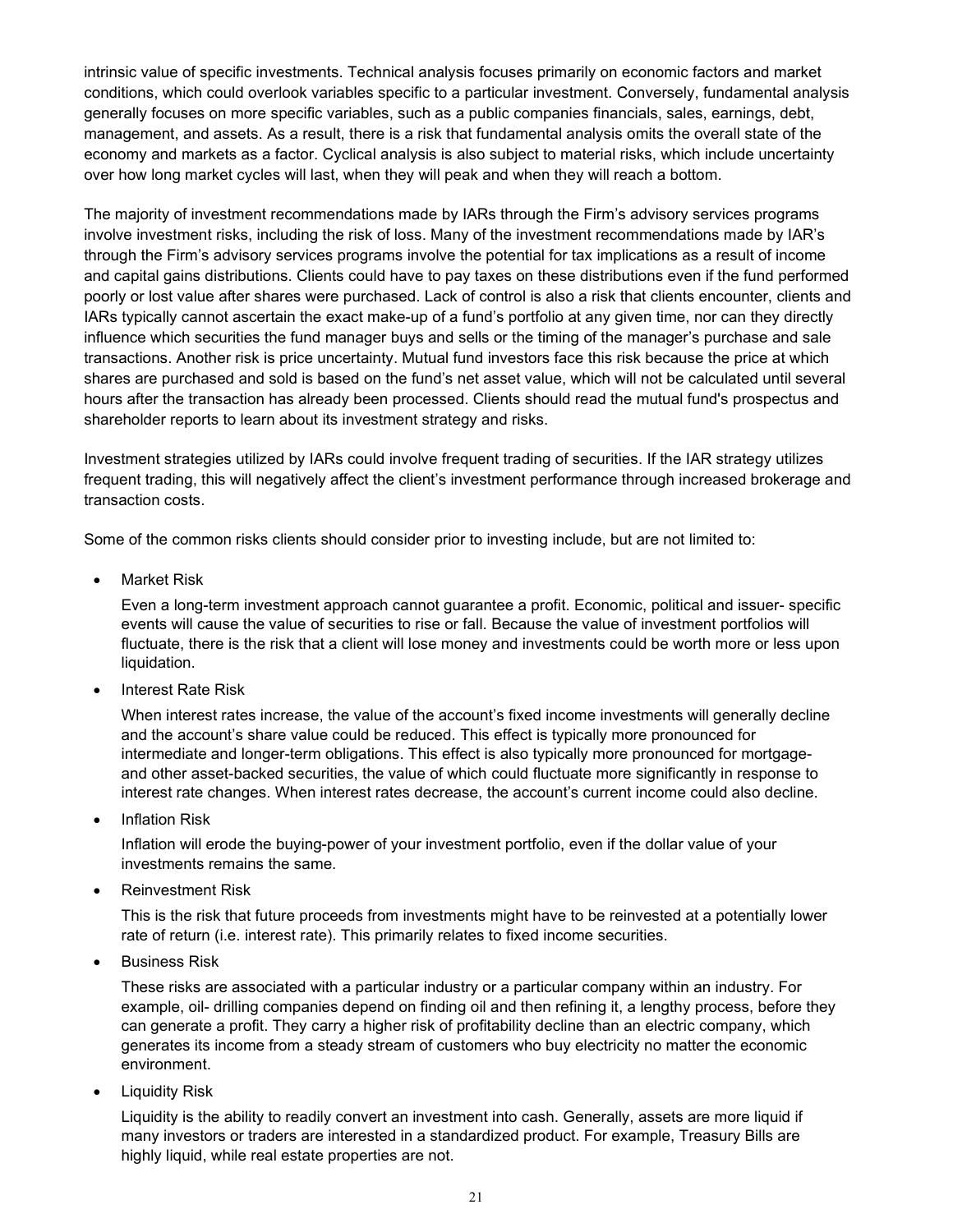• Financial Risk

Excessive borrowing to finance a business' operations increases the risk of profitability, because the company must meet the terms of its financing obligations in good times and bad. During periods of financial stress, the inability to meet loan obligations could result in bankruptcy or a declining market value of the business.

#### • Mutual Fund and ETF Manager Performance

We select mutual funds and ETFs in a client's portfolio based on a variety of criteria. However, we depend on the manager of such funds to select individual investments in accordance with their stated investment strategy. Should a fund manager's portfolio selection deviate from such strategy, a given investment might underperform or face enhanced risk.

#### • Pandemics and Other Public Health Crisis

Pandemics and other health crises, such as the outbreak of an infectious disease such as severe acute respiratory syndrome, avian flu, H1N1/09 flu and COVID-19 or any other serious public health concerns, together with any resulting restrictions on travel or quarantines imposed, could have a negative impact on the economy, and business activity in any of the areas in which client investments may be located. Such disruption, or the fear of such disruption, could have a significant and adverse impact on the securities markets, lead to increased short-term market volatility or a significant market downturn, and may have adverse long-term effects on world economies and markets generally. A continued outbreak may have a material and adverse impact on your investment returns. The impact of a public health crisis such as the COVID-19 (or any future pandemic, epidemic or outbreak of a contagious disease) is difficult to predict, which presents material uncertainty and risk with respect to the performance of your investments.

#### Cybersecurity Risk

The information technology systems and networks that FFS and its third-party service providers use to provide services to FFS clients employ various controls, which are designed to prevent cybersecurity incidents stemming from intentional or unintentional actions that could cause significant interruptions in FFS operations and result in the unauthorized acquisition or use of clients' confidential or non-public personal information. Clients and FFS are nonetheless subject to the risk of cybersecurity incidents that could ultimately cause them to incur losses, including for example: financial losses, cost and reputational damage to respond to regulatory obligations, other costs associated with corrective measures, and loss from damage or interruption to systems. Although FFS has established its systems to reduce the risk of cybersecurity incidents from coming to fruition, there is no guarantee that these efforts will always be successful, especially considering that FFS does not directly control the cybersecurity measures and policies employed by thirdparty service providers. Clients could incur similar adverse consequences resulting from cybersecurity incidents that more directly affect issuers of securities in which those clients invest, broker-dealers, qualified custodians, governmental and other regulatory authorities, exchange and other financial market operators, or other financial institutions.

### <span id="page-21-0"></span>**Item 9 - Disciplinary Information**

As a Registered Investment Adviser, FFS is required to disclose all material facts regarding any legal or disciplinary events that are material to a client's evaluation of FFS or the integrity of its management.

On September 30, 2019, FFS agreed to a settlement with the SEC in which the SEC found that FFS failed to meet best execution requirements, made inadequate disclosure to advisory clients about conflicts of interest related to the receipt of 12b-1 fees and/or its selection of mutual fund share classes that pay such fees, and that it failed to adopt policies and procedures reasonably designed to prevent these deficiencies.

During the period January 1, 2014, through September 30, 2016, for investment advisory accounts held at Trust Company of America and January 1, 2014, through January 31, 2017 for investment advisory accounts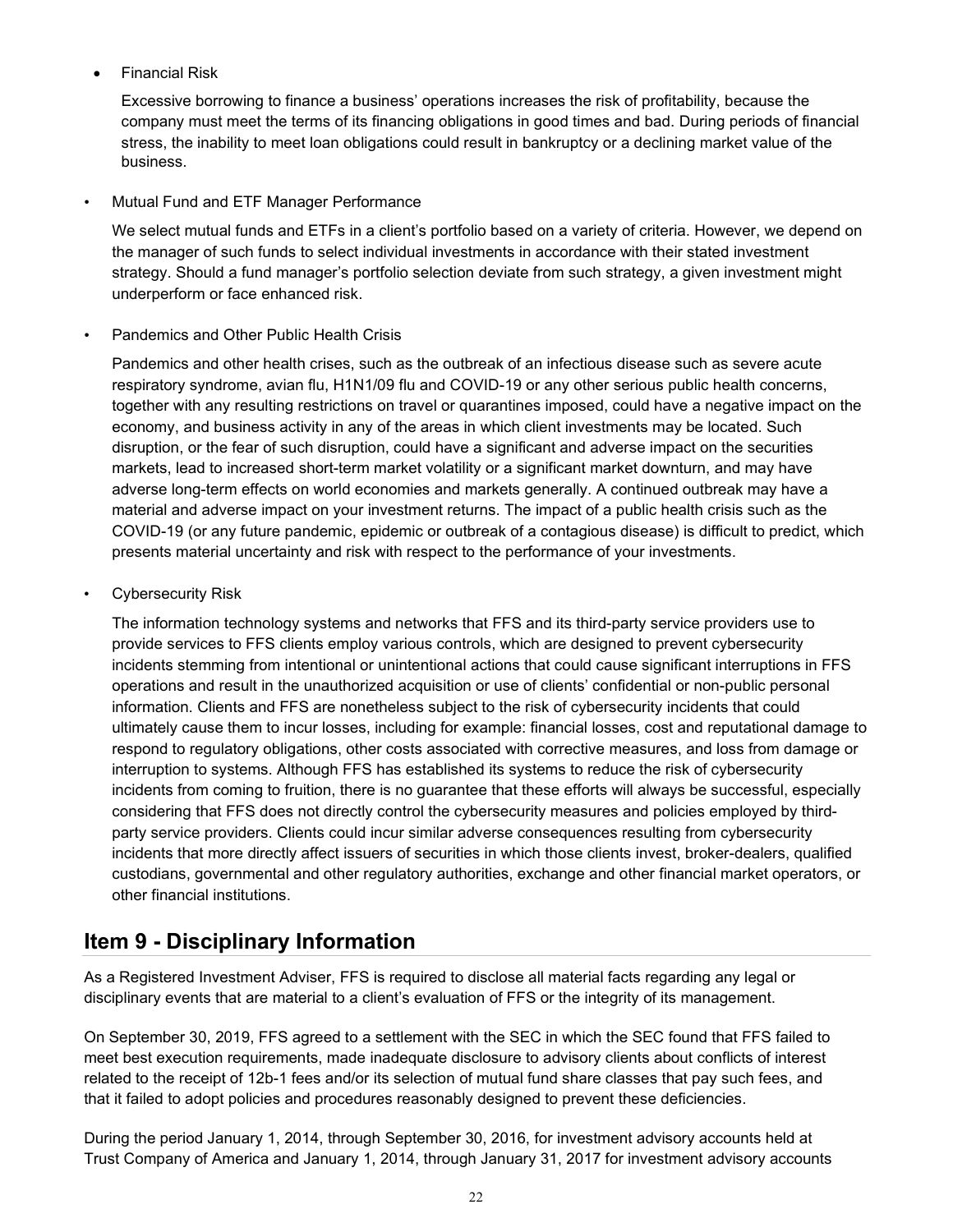held at Pershing. FFS purchased mutual fund share classes that charged 12b-1 fees instead of lower-cost share classes of the same mutual funds for which the clients were eligible.

Without admitting or denying the findings, FFS consented to a cease and desist order, a censure, reimbursement of \$1,246,133.60, prejudgment interest of \$229,332.28, and a civil penalty of \$140,000.00.

### <span id="page-22-0"></span>**Item 10 - Other Financial Industry Activities and Affiliations**

FFS is also a broker-dealer registered with the Securities Exchange Commission ("SEC") and a member of Financial Industry Regulatory Authority ("FINRA"). FFS uses Pershing, LLC as its clearing firm for brokerage business. In an IAR's separate capacity as a Registered Representatives of the broker-dealer, they are able to implement securities transactions for advisory clients for separate and typical commission compensation. This means that IAR's of FFS will also receive commissions for the sale of investment products through the registered broker-dealer, if a client purchases a commissionable product through an IAR who is also a registered representative. Commissions received by a registered representative for the sale of these investment products will be in addition to advisory fees received for services rendered as an IAR of FFS. All fees earned by an IAR of FFS will be fully disclosed and agreed to in writing by all clients prior to the execution of an advisory account or transaction. Commissions charged by FFS will be higher than commissions charged by some other broker-dealers, so recommending that such transactions be executed with FFS could result in additional cost to the client, which creates a conflict of interest for the IAR and the firm. For more information about how account charges could lead to conflicts of interest, see *Program Choice Conflicts of Interest* located in Item 4 at page 7 of this document.

For broker-dealer services, FFS and/or the IAR will receive compensation for such transactions, which compensation is separate and distinct from the IAR's compensation related to its providing investment advisory services. From time to time, IAR's of the Firm will recommend that clients buy or sell securities or investment products that the IAR also owns. In such circumstances, the IAR shall adhere to the Firm's Code of Ethics.

FFS has executed a tri-party agreement with Concourse Financial Group Securities, Inc. and Pershing, LLC. In addition to being a conduit to Pershing custodial services, Concourse Financial Group Securities, Inc. also assists with FFS' back-office functions. These include, but are not limited to, account transfers, cashiering, and establishing new accounts on the Pershing platform.

FFS representatives have access to insurance products through Founders Financial Securities Insurance Agency, an affiliate of FFS ("FFS Ins. Agency"). As such, FFS Ins. Agency distributes products and does not open or maintain customer accounts or hold customer funds or securities.

Some IARs are also licensed independent insurance agents and will recommend or sell clients insurance products. Clients are under no obligation to purchase these products from the IAR. In their separate capacities as an independent insurance agent, the IAR will be able to implement insurance transactions for advisory clients for separate and typical commission compensation. Insurance compensation earned by these persons are separate and in addition to investment management and advisory fees.

All clients are advised that broker-dealer services (and insurance) are separate from advisory services offered pursuant to this brochure, and IARs will be compensated for making recommendations involving the brokerdealer or insurer, including a share of commissions. Item 12 includes additional details regarding brokerage practices and related disclosures.

Some IARs are also Certified Public Accountants ("CPA") and will recommend or offer accounting and tax advice and/or services. Clients are under no obligation to purchase these services from the IAR. In their separate capacities as CPAs, these individuals will be able to provide accounting and tax services for advisory clients for separate and typical compensation. Such services are not advisory services.

Some IARs are licensed mortgage loan originators. In their separate capacity, these individuals will engage in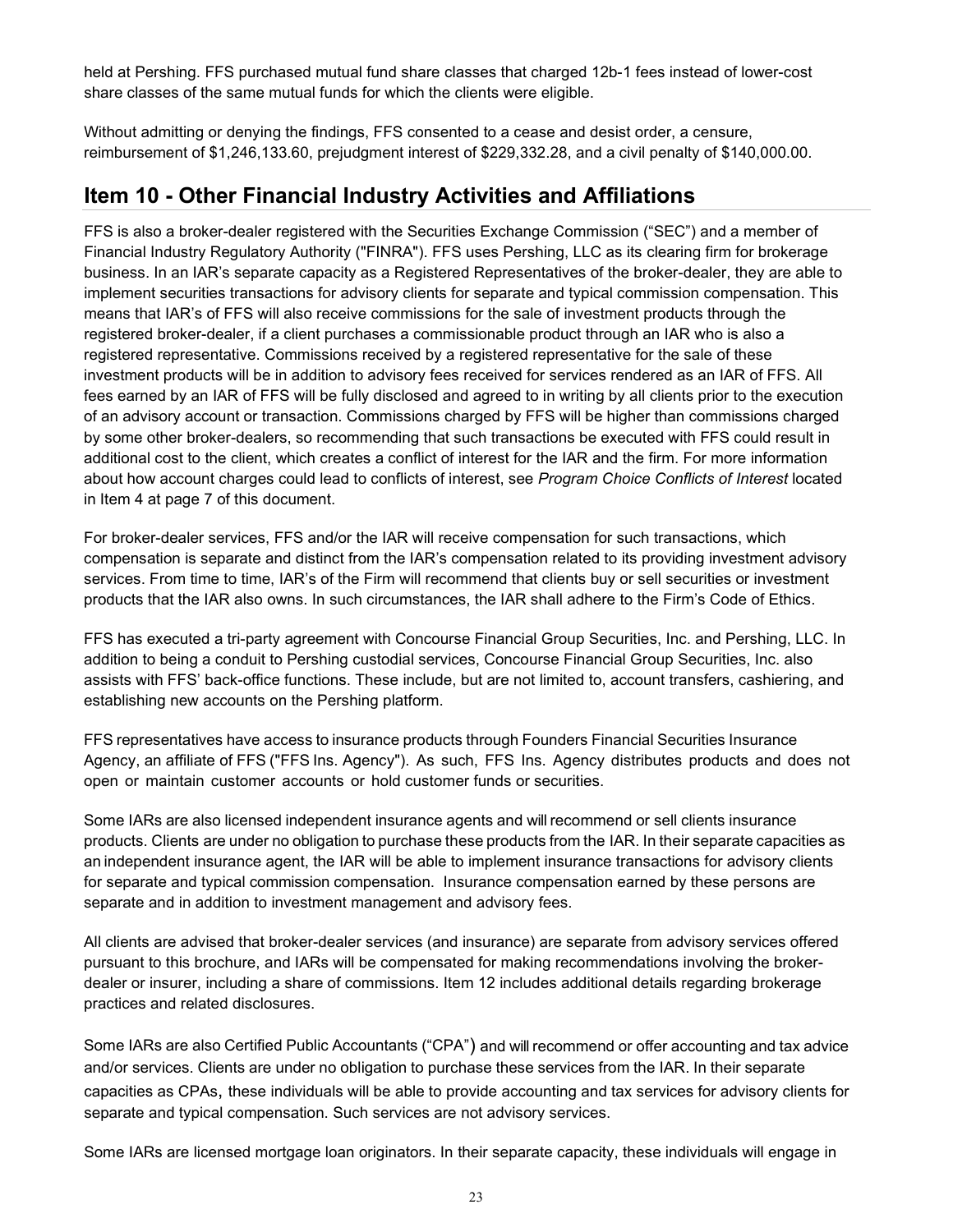loan origination, mortgage lending and servicing, and, as compensation for such services, are entitled to receive certain percentages of lending, origination, and servicing fees and expenses. The financial information and opportunity that these IARs have to communicate with the client, could influence investment decisions or investment recommendations and may constitute a conflict of interest. There are no additional financial incentives, bonuses, or additional compensation to an IAR to participate in this outside business activity and FFS has no responsibility for the supervision of this activity. Clients should know that they may be able to secure a mortgage loan through other originators that could provide lower percentages of lending and lower fees for origination and servicing.

FFS offers certain persons, including issuers of securities and/or sponsors of insurance products, the opportunity to communicate and otherwise engage with IARs via the Firm's electronic platforms and, in some cases, in person. The purpose is to educate IARs on financial products and resources and make IAR aware of how these financial products could potentially help a client achieve their investment goals. These companies pay the Firm a fee for these opportunities. The opportunity that companies have to communicate with the Firm and its investment adviser representatives, could influence investment decisions or investment recommendations and may constitute a conflict of interest because the company has an opportunity to communicate directly with IARs that other service providers and investment managers may not have. There are no requirements that IAR's recommend the investment products or services of these companies. There are no additional financial incentives, bonuses, or additional compensation to an advisor to recommend these companies products. As of the date of this brochure, sponsors include:

Brokers' Service Marketing Group Lincoln Financial Distributors Brighthouse Financial and Table 1 and Tackson National Jackson National Prudential Insurance Company **Accord Providential Insurance Company** John Hancock

AXA Equitable Franklin Templeton Distributors

In addition, some firms that FFS partners with will provide contributions toward annual Firm events. Current sponsors to these events include:

| Horizon Investments, LLC | <b>Axos Advisor Services</b> |
|--------------------------|------------------------------|
| Orion Advisor Solutions  | Docupace                     |

FFS will add or eliminate sponsors from time-to-time without prior notice.

As stated above, FFS Registered Representatives and IARs do not receive additional compensation for selling securities offered by a sponsor. Furthermore, they are not required to achieve a sales quota with respect to investments or services offered by any sponsor. The Firm also has a policy against accepting reimbursement through brokerage transactions directed to FFS by sponsors. However, the opportunity that sponsors have to communicate with FFS and the IARs could influence investment decisions or investment recommendations.

The Firm believes that, in general, these firms offer investment and advisory products and services of a high quality. However, FFS does not guarantee that these products and services will perform better than others that are available, and encourages its Registered Representatives, IARs, and clients to consider any company whose products and services might be suitable for the customer.

### <span id="page-23-0"></span>**Item 11 - Code of Ethics**

FFS has adopted a Code of Ethics ("the Code") for the Firm's supervised persons to comply with SEC Rule 204A. The Code describes our standards of business conduct and our fiduciary duty to our clients. The Code includes, but is not limited to, provisions relating to the confidentiality of client information, a prohibition on insider trading, restrictions on the acceptance of significant gifts and the reporting of certain gifts and business entertainment items, and personal securities trading procedures. All supervised persons must acknowledge the terms of the Code annually, or as the Code is amended from time to time. FFS employees and persons associated with FFS are required to follow the Code.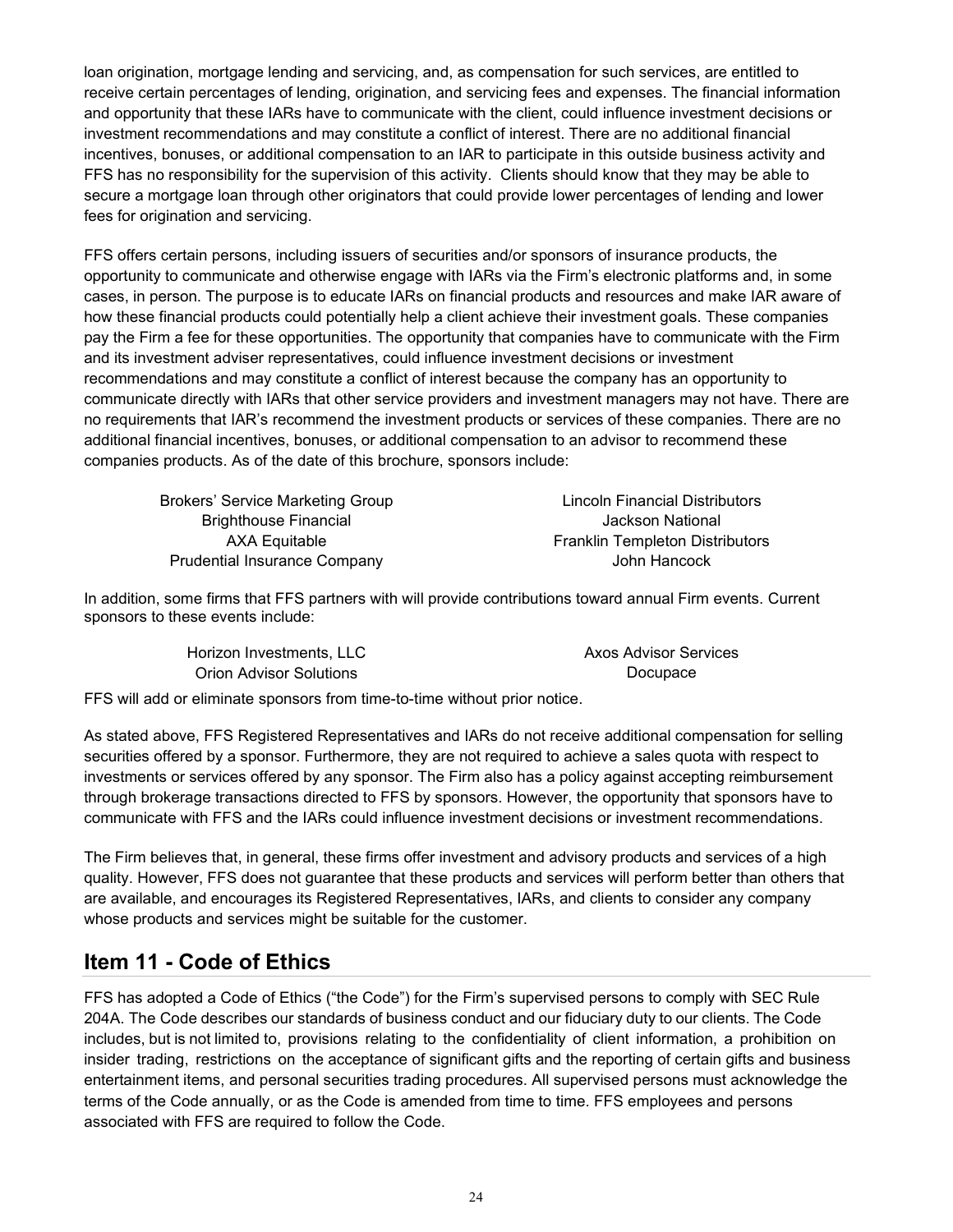FFS supervised persons are allowed to buy or sell securities recommended to clients. Subject to satisfying this policy and applicable laws, employees and persons associated with FFS and its affiliates may trade for their own accounts in securities which are recommended to and/or purchased for clients. The Code is designed to ensure that the personal securities transactions, activities, and interests of FFS IARs and employees will not interfere with making and implementing decisions in the best interest of advisory clients, while, at the same time, allowing IARs and employees to invest for their own accounts. Under the Code certain classes of securities have been designated as exempt transactions, based upon a determination that these would not materially interfere with the best interest of clients. In addition, the Code requires pre-approval of many transactions, and restricts trading in close proximity to client trading activity. Nonetheless, because the Code in some circumstances would permit employees to invest in the same securities as clients, there is a possibility that employees might benefit from market activity by a client. FFS employees and persons associated with FFS are monitored under the Code to reasonably prevent conflicts of interest between employees and clients.

Certain affiliated accounts are allowed to trade in the same securities with client accounts on an aggregated basis when consistent with our obligation of best execution. In such circumstances, the affiliated and client accounts will share commission costs equally and receive securities at a total average price. FFS will retain records of the trade order (specifying each participating account) and its allocation, which will be completed prior to the entry of the aggregated order. Completed orders will be allocated as specified in the initial trade order. Partially filled orders will be allocated on a pro rata basis. Any exceptions will be explained on the transaction confirmation.

It is FFS's policy not to effect any principal or agency cross-securities transactions for client accounts. FFS will not effect cross trades between client accounts. Principal transactions are generally defined as transactions where an advisor, acting as principal for its own account or the account of an affiliated broker-dealer, buys from or sells any security to any advisory client. A principal transaction could also be deemed to have occurred if a security is crossed between an affiliated hedge fund and another client account. An agency cross transaction is a transaction where a person acts as an investment adviser in relation to a transaction in which the investment adviser, or any person controlled by or under common control with the investment adviser, acts as broker for both the advisory client and for another person on the other side of the transaction.

Clients or prospective clients can request a copy of our Code of Ethics by contacting us at 888-523-1162.

### <span id="page-24-0"></span>**Item 12 - Brokerage Practices**

FFS does not engage in any soft dollar practice. The Firm does not receive benefits from any broker-dealer as a result of commissions generated from financial transactions executed in client accounts by that broker-dealer.

FFS utilizes Axos Advisor Services, Charles Schwab Advisor Services, and Pershing, LLC to custody advisory assets and to execute advisory account transactions in connection with investment advisory programs the Firm offers to clients. Transactions executed through any of these firms are subject to FFS duty to obtain "best execution,", i.e., a price that is as favorable to the client as possible under the prevailing market conditions. While FFS will make every attempt to obtain the best execution possible, there is no assurance that it will be obtained.

FFS will act in the best interests of the client to seek to obtain the best price and execution for transactions. The Firm will seek the best price in the marketplace as well as ensure that, in executing client transactions, clients do not incur unnecessary costs and charges. This could mean that FFS does not get the lowest possible commission cost if a transaction represents the best qualitative value for a client. In addition, whenever trading can create a conflicting interest between FFS and clients, the Firm will obtain consent from the client before engaging in the activity after providing full and fair disclosure of all material facts.

In connection with all third-party money managers, the third-party money managers choice of custodian and executing broker will be limited to those choices offered by the third-party money managers.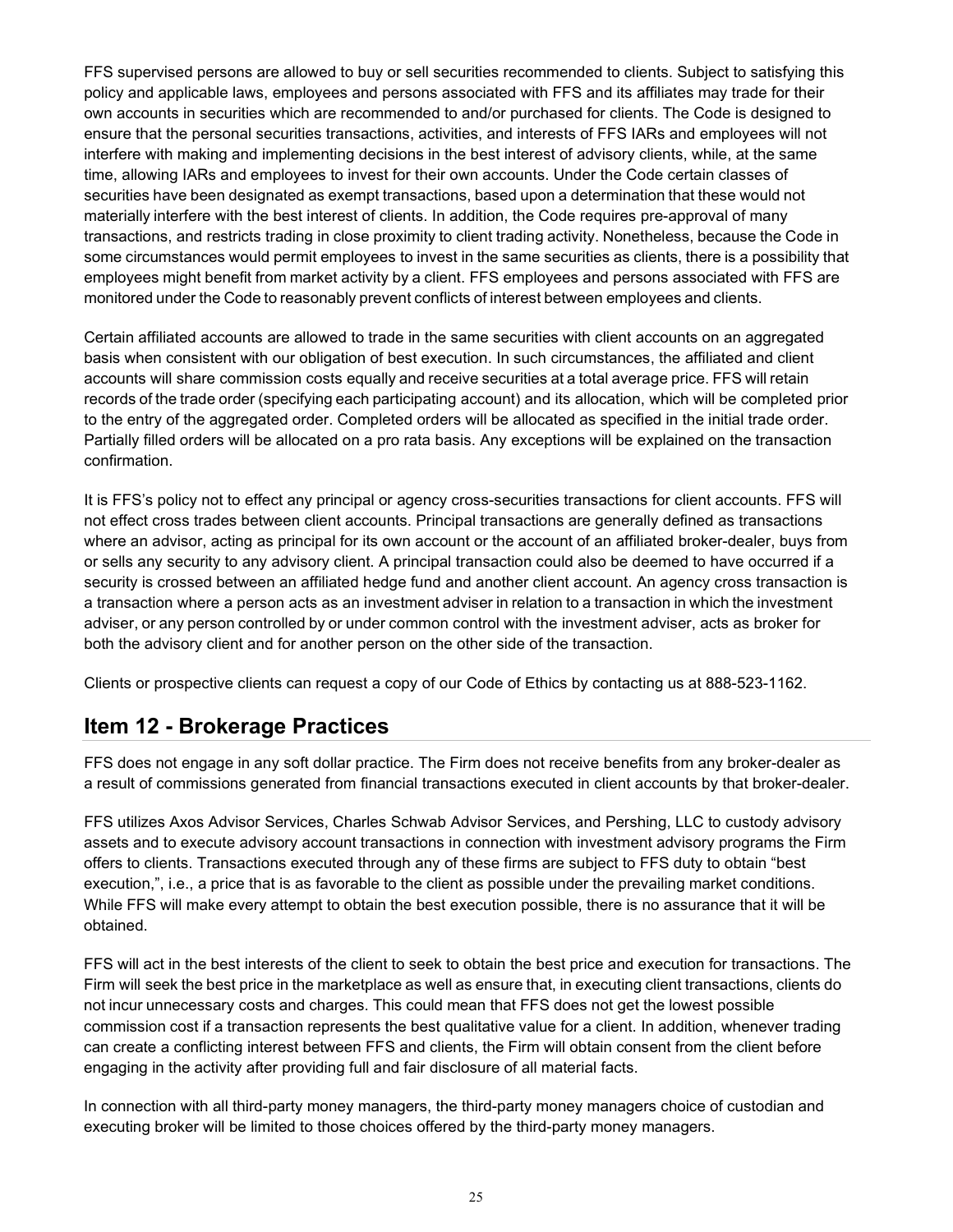The Firm is permitted to aggregate client orders with those of other clients in a bunched trade or trades when securities are purchased or sold. For each account included in the bunched trade, FFS must reasonably believe that the bunched order is consistent with the Firm's duty to seek best execution and benefit each client participating in the aggregated order. The average price per share of each bunched trade is allocated to each account that participates in the bunched trade. Accounts that participate bunched trades are charged transaction costs, if applicable, in accordance with their advisory contracts.

If a bunched order cannot be executed in full at the same price or time, the securities actually purchased or sold by the close of each business day must be allocated in a manner that is consistent with the initial pre-allocation. Partial fills will be allocated in a way that does not consistently advantage or disadvantage particular client accounts and are generally filled pro-rata among participating accounts.

The aggregation and allocation practices of mutual funds and third-party money managers that the Firm's IARs recommend to a client are disclosed in the respective mutual fund prospectuses and third-party money manager disclosure documents which are provided to the client at, or before, account opening.

# <span id="page-25-0"></span>**Item 13 - Review of Accounts**

A sample portion of all accounts will be reviewed on a quarterly basis by FFS' Chief Compliance Officer ("CCO"), or designated individual(s) under the supervision of the CCO. FFS will consider several factors to determine which accounts should be reviewed, including but not limited to: investment objectives versus management style, targeted allocation versus current allocation, suitability, performance, number of trades, and concentrated positions/diversification.

Further, each advisory program has its own unique characteristics that FFS will also consider when assessing how many accounts make an appropriate representative sample and what factors should be considered in said review.

Supervisory review of advisory accounts will include a review of account activity and other triggering factors such as fees charged, account performance and performance reports, customer complaints, products used, best execution, security concentration and other triggering factors as determined by the reviewer(s).

Financial planning services and/or fee-based insurance plans can include some of the above but the review will mainly focus on fees charged in relation to a financial and/or insurance plan, and documents in support of the financial and/or insurance plan which could include worksheets, schedules, diagrams, and other pertinent information.

Examples of situations that could prompt FFS to conduct more frequent reviews include the following: performance is not in line with the client's risk tolerance, there is change in investment objectives, a significant addition or withdrawal of capital is made, rebalancing of the portfolio if current allocation and targeted allocation are not consistent, frequency of trades is not in line with objectives and current account type, or a concentrated position that leads to account volatility.

Accounts under management will be provided statements at least quarterly, directly from the account custodian. For all accounts, FFS will contact the client at least annually to request current information to determine whether there have been any changes in the information provided about client risk tolerance or objectives. Further, FFS strives to conduct client reviews on an annual basis, or more frequently at the client's request. The client must inform FFS in writing of any material changes to their account information or financial circumstances that might affect the manner in which their assets should be invested. Clients can contact FFS during normal business hours to consult regarding the management of their account(s).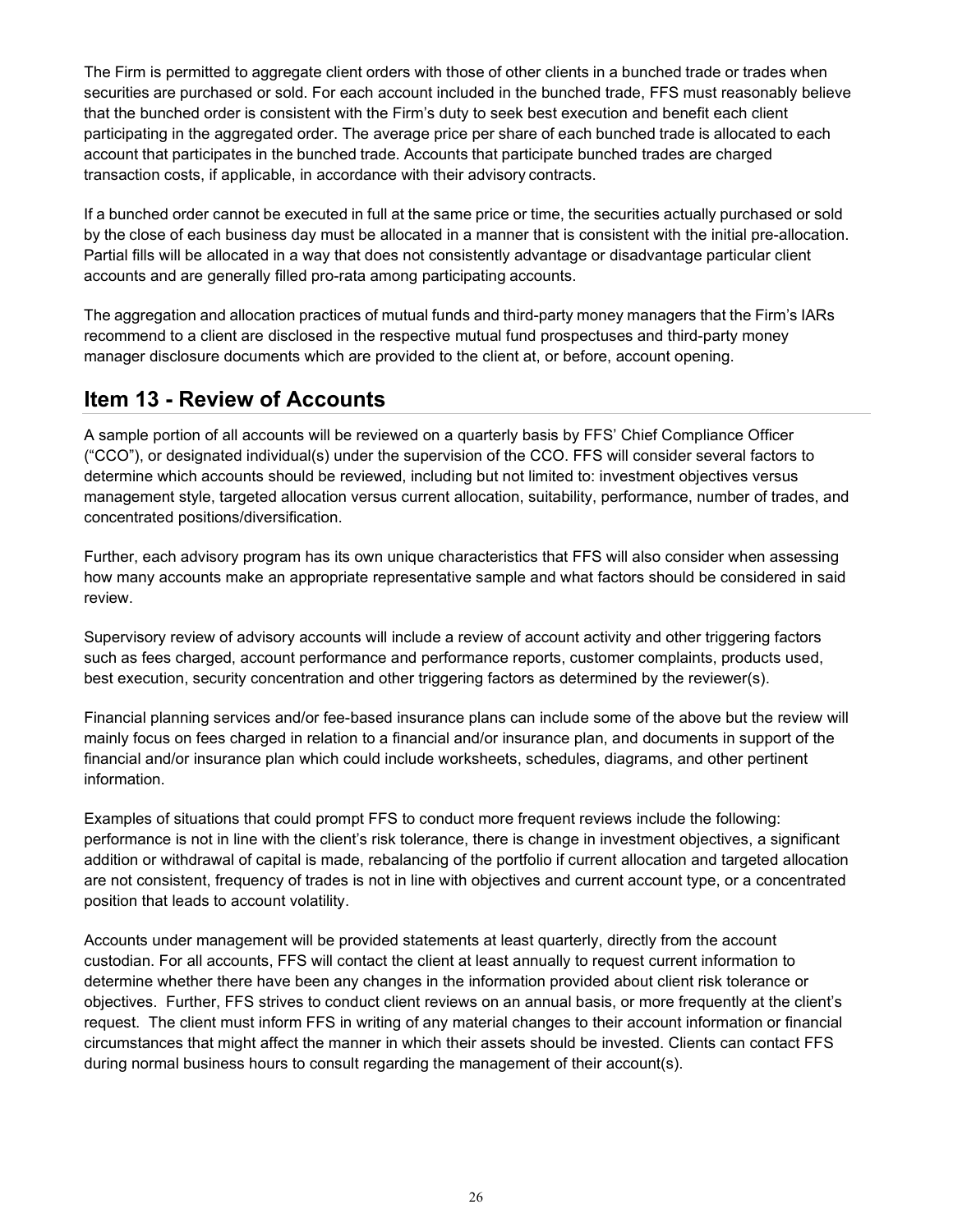# <span id="page-26-0"></span>**Item 14 - Client Referrals and Other Compensation**

The Firm will occasionally enter into solicitor's agreements that comply with SEC rule 206(4)-3 promulgated under the Investment Advisors Act of 1940. If a client is introduced to FFS by a solicitor, FFS will pay that solicitor a referral fee in accordance with the requirements of Rule 206(4)-3 of the Investment Advisers Act of 1940, and any corresponding state securities law requirements. Any such referral fee will be paid solely from advisory fees and will not result in any additional charge to the client. The solicitor, at the time of the solicitation, will disclose the nature of his/her/its solicitor relationship, and provide each prospective client with a copy of the Firm's Part 2A, Part 2B, and Part 3 (CRS) of Form ADV, together with a copy of the written disclosure statement from the solicitor to the client disclosing the terms of the solicitation arrangement between the Firm and the solicitor, including the compensation to be received by the solicitor from FFS.

FFS IARs may utilize lead generation services for purposes of identifying potential clients. The leads may or may not result in a client relationship. The IAR pays a fee to the lead generation service for access to their focused database of contacts who may be seeking financial services. There is no direct solicitation of clients for the IAR by the lead generation service.

### <span id="page-26-1"></span>**Item 15 - Custody**

Client assets will be maintained by an unaffiliated, qualified custodian (e.g. Axos Advisor Services, Charles Schwab Advisor Services), bank, broker/dealer (e.g. Pershing, LLC), mutual fund company or transfer agent. Client assets are not held by FFS or any of its affiliates. The client will receive statements at least quarterly from the custodian that holds and maintains their investment assets. Client understands that the custodian will charge a fee such as, but not limited to: custodial fees, deferred sales charges, odd-lot differentials, transfer fees, transfer taxes, lost certificate fees, wire transfer and electronic fund fees, postage and handling for paper delivery of statement and trade confirmations, margin and pre-payment fees, and other fees and taxes on brokerage accounts and securities transactions. FFS and IARs advises the client to carefully review the official custodial records provided to them by the custodian(s) and compare them to all account documents and agreements held by the client. FFS urges the client to carefully review their official custodial records and compare them to any additional account documents that the Firm provides to the client.

Further, each custody firm for any of the aforementioned investment advisory platforms charges a fee for custody services. The payment of such fee is the responsibility of the client. This fee is expressed as a custody, administrative or record keeping fee on the client fee and billing agreement for each account/plan. FFS does not pay the custody and administrative fees on any platform sponsored by FFS as they are the agreed upon responsibility of the account holder/client.

For purposes of providing its advisory services, FFS does not maintain either possession or custody of Client assets. FFS will not be deemed to have custody of Client funds or securities if the Client has authorized FFS to deduct advisor fees from the Client account or for those Clients who have granted FFS limited power to transmit funds to one or more "third parties" through a standing letter of authorization. Clients can find information about the transmittal of funds on their account statements produced by the Client's account custodian.

# <span id="page-26-2"></span>**Item 16 - Investment Discretion**

FFS services client accounts on a discretionary or non-discretionary basis, as set forth in the Investment Advisory Agreement. Investment discretion allows FFS and/or the IAR to select the identity and amount of securities to be bought or sold. Discretion is to be exercised in a manner consistent with the stated investment objectives of the client account. When FFS and/or IAR select securities and determine amounts, they observe the investment policies, limitations, and restrictions of the client. Investment guidelines and restrictions must be provided by the client to FFS in writing. Client may request that restrictions or limitations be placed on the purchase of specified securities. All such requests must be in writing and approved by FFS prior to adoption.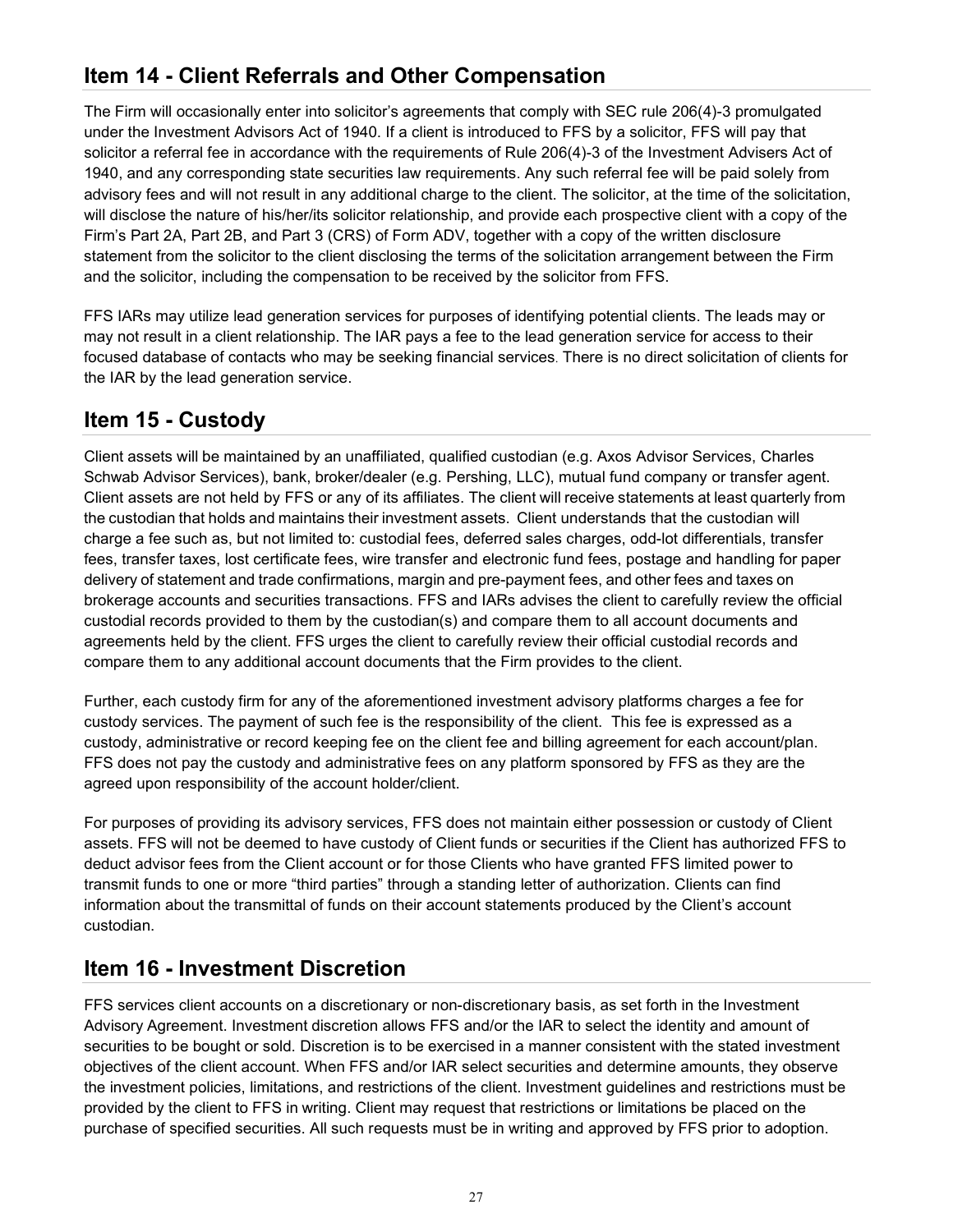However, for certain advisory programs (refer to investment advisory agreement for details) some Clients authorize FFS and/or IAR to act with discretion to purchase/reallocate account holdings that are suitable for the Client's risk profile, or a Client's risk profile that is more conservative, when in FFS and/or IARs sole discretion thinks it appropriate to do so. Client acknowledges that the exercise of such discretion may result in different investment performance than would result from not exercising such discretion.

# <span id="page-27-0"></span>**Item 17 - Voting Client Securities**

For all the advisory services and programs offered through the Firm, neither FFS nor IARs have any authority to vote proxies on the client's behalf. Clients are solely responsible for receiving and voting proxies for the securities maintained within accounts. Client will receive proxies or other solicitations directly from the custodian and/or transfer agent.

For accounts held with third-party money managers and depending on the third-party money manager's proxy voting policies and procedures, the third-party money manager could require the client to appoint them as agent and attorney-in-fact with discretion to vote proxies on the client's behalf. Clients should review the third-party money manager's disclosure brochure to understand their proxy voting policies and procedures.

# <span id="page-27-1"></span>**Item 18 - Financial Information**

As a Registered Investment Adviser, FFS does not allows IARs to take prepayment of more than \$1,200 in fees for advisory services six months or more in advance. FFS does not have a financial condition that could impair our ability to meet contractual obligations. Therefore, FFS is not required to provide audited balance sheets.

# <span id="page-27-2"></span>**Additional Information**

### Privacy Policy

The Firm collects non-public personal information about clients from information received on applications or other forms and information about client transactions with Firm affiliates, others, or the Firm itself. FFS does not disclose any non- public personal information about current or former clients, except as permitted by law or in order to provide the current services. Firm employees have limited access to client personal information based on their responsibilities to provide products or services to clients. The Firm maintains physical, electronic and procedural safeguards in compliance with federal standards to protect client information. If the IAR servicing a client account leaves FFS to join another firm, the IAR is permitted to retain copies of certain client information so that the IAR can assist with the transfer of the client account and continue to serve the client at their new firm.

### "Opting-out" of Third-Party Disclosures

If a client does not want an IAR to retain copies of client non-public personal information when the IAR leaves FFS to join another firm, the client can contact the FFS Compliance Department by calling 888-523-1162.

### Class Action Lawsuits

We do not determine if securities held by you are the subject of a class action lawsuit or whether you are eligible to participate in class action settlements or litigation nor do we initiate or participate in litigation to recover damages on your behalf for injuries as a result of actions, misconduct, or negligence by issuers of securities held by you.

### Business Continuity Plan

FFS has developed a Business Continuity Plan to address how FFS will respond to events that significantly disrupt the operation of our business. Since the timing and impact of disasters and disruptions are unpredictable, FFS will be flexible in responding to actual events as they occur.